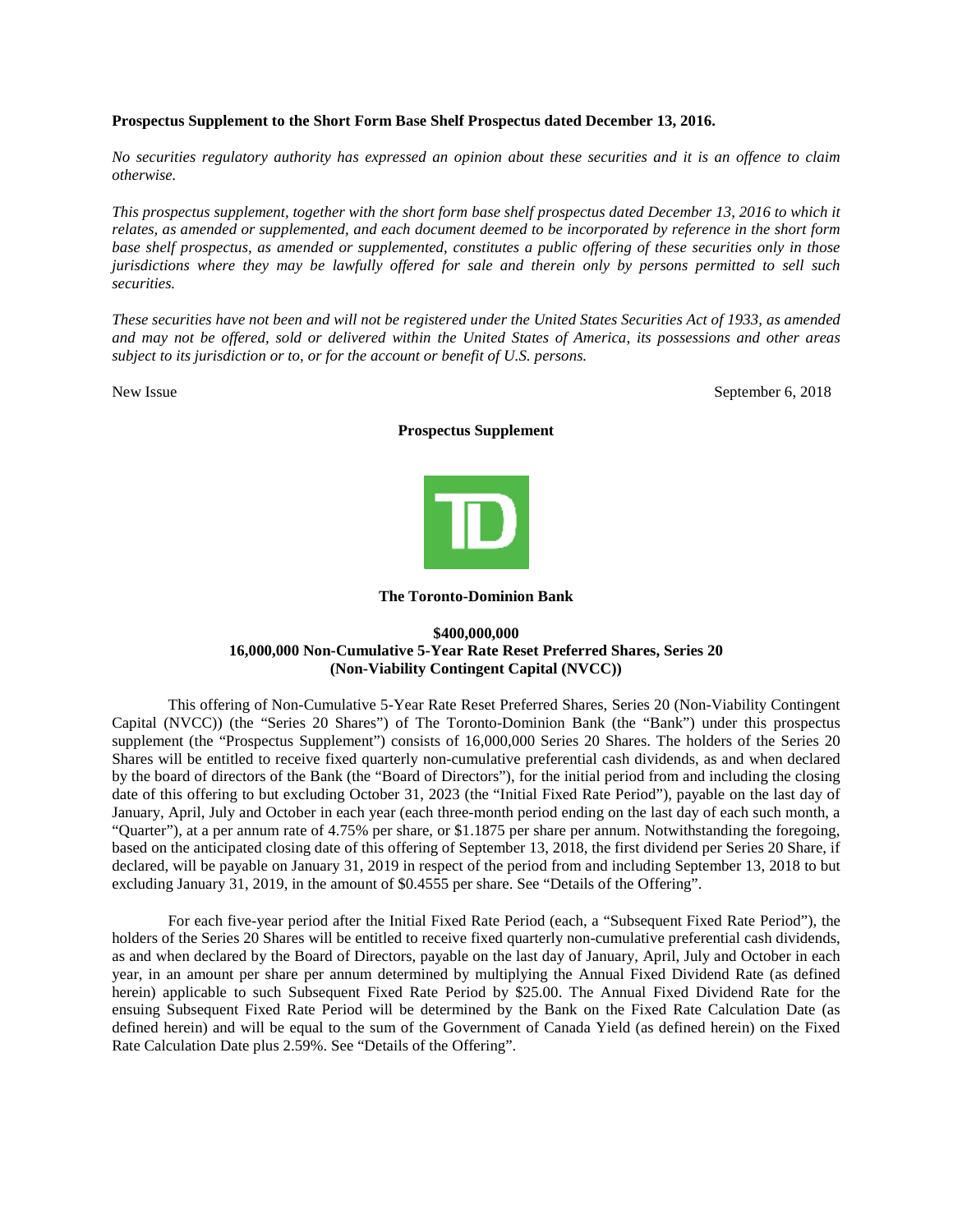### **Option to Convert Into Series 21 Shares**

The holders of the Series 20 Shares will have the right, at their option, to convert their shares into Non-Cumulative Floating Rate Preferred Shares, Series 21 of the Bank (the "Series 21 Shares"), subject to certain conditions, on October 31, 2023 and on October 31 every five years thereafter. The holders of the Series 21 Shares will be entitled to receive quarterly floating rate non-cumulative preferential cash dividends, as and when declared by the Board of Directors, payable on the last day of January, April, July and October in each year (the initial quarterly dividend period and each subsequent quarterly dividend period is referred to as a "Quarterly Floating Rate Period") in an amount per share determined by multiplying the applicable Floating Quarterly Dividend Rate (as defined herein) by \$25.00. The Floating Quarterly Dividend Rate will be equal to the sum of the T-Bill Rate (as defined herein) plus 2.59% (calculated on the basis of the actual number of days elapsed in the applicable Quarterly Floating Rate Period divided by 365) determined on the Floating Rate Calculation Date (as defined herein). See "Details of the Offering".

**Upon the occurrence of a Trigger Event (as defined herein), each Series 20 Share and/or Series 21 Share will be automatically and immediately converted, on a full and permanent basis, without the consent of the holders thereof, into that number of fully-paid common shares of the Bank ("Common Shares") determined by dividing the Share Value (as defined herein) in respect of such Series 20 Shares and/or Series 21 Shares by the Conversion Price (as defined herein) (a "Contingent Conversion"). Investors should therefore carefully consider the disclosure with respect to the Bank, the Series 20 Shares, the Series 21 Shares, the Common Shares and the consequences of a Trigger Event included and incorporated by reference in this Prospectus Supplement.**

### **An investment in the Series 20 Shares is subject to certain risks. See "Risk Factors".**

Subject to the provisions of the *Bank Act* (Canada) (the "Bank Act"), including the consent of the Superintendent of Financial Institutions (Canada) (the "Superintendent"), on October 31, 2023 and on October 31 every five years thereafter, the Bank may redeem all or any part of the then outstanding Series 20 Shares, at the Bank's option without the consent of the holder, by the payment in cash of a sum per share so redeemed equal to \$25.00 together with all declared and unpaid dividends to the date fixed for redemption. See "Details of the Offering".

The Series 20 Shares and the Series 21 Shares do not have a fixed maturity date and are not redeemable at the option of the holders of the Series 20 Shares or the Series 21 Shares, respectively. See "Risk Factors".

The Toronto Stock Exchange (the "TSX") has conditionally approved the listing of the Series 20 Shares, the Series 21 Shares and the underlying Common Shares that would be issued upon a Contingent Conversion subject to the Bank fulfilling all of the requirements of the TSX on or before December 6, 2018. The Bank will also apply to list the underlying Common Shares that would be issued upon a Contingent Conversion on the New York Stock Exchange. Listing will be subject to the Bank fulfilling all requirements of the New York Stock Exchange.

### **PRICE: \$25.00 per Series 20 Share to Yield initially 4.75%**

The Underwriters (as defined herein), as principals, conditionally offer the Series 20 Shares, subject to prior sale, if, as and when issued by the Bank and accepted by the Underwriters in accordance with the conditions contained in the Underwriting Agreement referred to under "Plan of Distribution", and subject to approval of certain legal matters on behalf of the Bank by McCarthy Tétrault LLP and on behalf of the Underwriters by Fasken Martineau DuMoulin LLP. **TD Securities Inc., one of the Underwriters, is a wholly-owned subsidiary of the Bank. By virtue of such ownership, the Bank is a related and connected issuer of TD Securities Inc. under applicable securities legislation.** See "Plan of Distribution".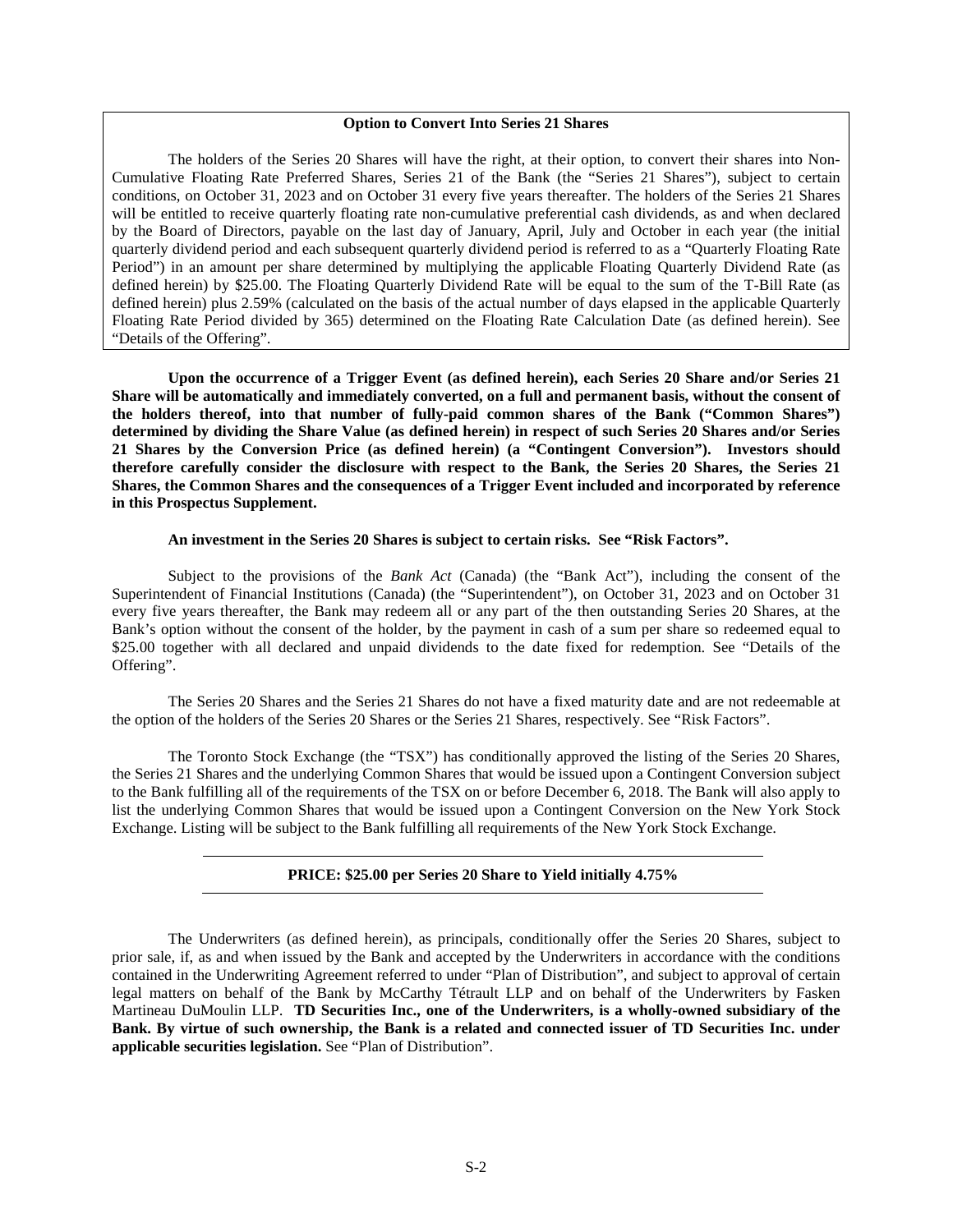|                     | <b>Price to the</b> | Underwriters'            | <b>Net Proceeds</b>  |
|---------------------|---------------------|--------------------------|----------------------|
|                     | Public              | $\mathbf{F}$ ee $^{(1)}$ | to the Bank $^{(2)}$ |
| Per Series 20 Share | \$25.00             | \$0.75                   | \$24.25              |
| Total               | \$400,000,000       | \$12,000,000             | \$388,000,000        |

(1) The Underwriters' fee is \$0.25 for each Series 20 Share sold to certain institutions and \$0.75 per Series 20 Share for all other shares sold. The Underwriters' fee set forth in the table assumes that no shares are sold to such institutions.

(2) Before deduction of expenses of the issue estimated at \$400,000, which, together with the Underwriters' fee, are payable by the Bank.

In connection with this offering, the Underwriters may over allot or effect transactions that stabilize or maintain the market price of the Series 20 Shares in accordance with applicable market stabilization rules. **The Underwriters may offer the Series 20 Shares at a lower price than stated above. See "Plan of Distribution".**

Subscriptions for Series 20 Shares will be received by the Underwriters subject to rejection or allotment in whole or in part and the right is reserved to close the subscription books at any time without notice. It is expected that the closing date will be on or about September 13, 2018 or such later date as the Bank and the Underwriters may agree, but in any event not later than October 12, 2018. A book-entry only certificate representing the Series 20 Shares will be issued in registered form only to CDS Clearing and Depository Services Inc. ("CDS"), or its nominee, and will be deposited with CDS on closing of this offering. A purchaser of the Series 20 Shares will receive only a customer confirmation from the registered dealer who is a CDS participant and from or through whom the Series 20 Shares are purchased. See "Details of the Offering — Depository Services".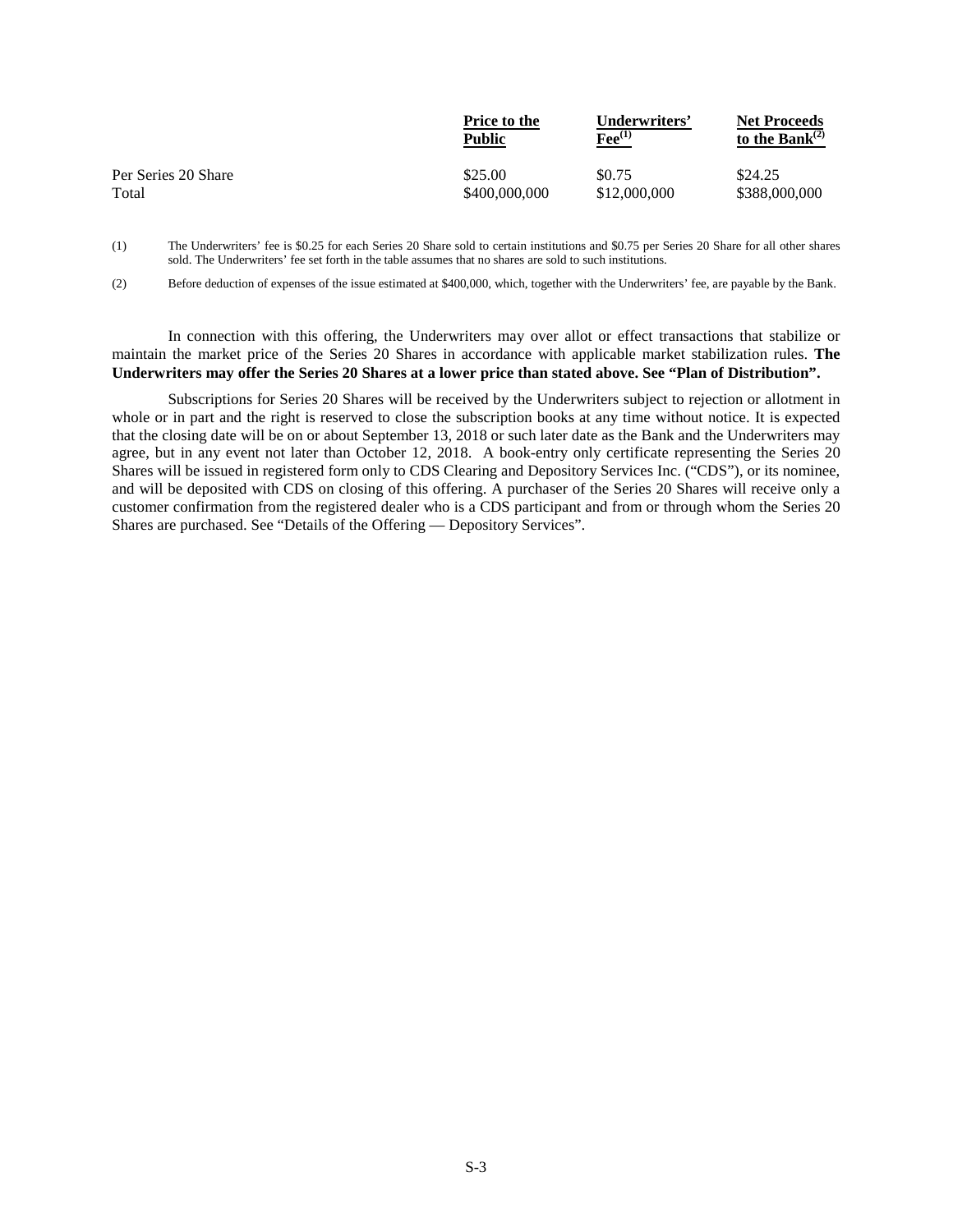# **TABLE OF CONTENTS**

 $P_{\alpha\alpha\alpha}$ 

In this Prospectus Supplement, unless otherwise indicated, capitalized terms which are defined in the accompanying short form base shelf prospectus of the Bank dated December 13, 2016 (the "Prospectus") are used herein with the meanings defined therein.

### **ELIGIBILITY FOR INVESTMENT**

In the opinion of McCarthy Tétrault LLP, counsel to the Bank, and Fasken Martineau DuMoulin LLP, counsel to the Underwriters, the Series 20 Shares to be issued under this Prospectus Supplement, if issued on the date hereof, would be, on such date, qualified investments under the *Income Tax Act* (Canada) (the "Tax Act") and the regulations thereunder for trusts governed by registered retirement savings plans ("RRSPs"), registered retirement income funds ("RRIFs"), deferred profit sharing plans, registered education savings plans ("RESPs"), registered disability savings plans ("RDSPs") and tax-free savings accounts ("TFSAs"). The Series 20 Shares will not be prohibited investments on such date for a TFSA, RDSP, RESP, RRSP or RRIF provided that, for purposes of the Tax Act, the holder of the TFSA or RDSP, the subscriber of the RESP or the annuitant of the RRSP or RRIF, as the case may be, deals at arm's length with the Bank and does not have a significant interest (within the meaning of the Tax Act) in the Bank, or provided that such shares constitute "excluded property" (as defined in subsection 207.01(1) of the Tax Act) for the TFSA, RDSP, RESP, RRSP or RRIF, as the case may be. Holders of TFSAs or RDSPs, subscribers of RESPs and annuitants of RRSPs or RRIFs should consult their own tax advisors in this regard.

# **CAUTION REGARDING FORWARD-LOOKING STATEMENTS**

This Prospectus Supplement, including those documents incorporated by reference, may contain forwardlooking statements. All such statements are made pursuant to the "safe harbour" provisions of, and are intended to be forward-looking statements under, applicable Canadian and U.S. securities legislation, including the U.S. Private Securities Litigation Reform Act of 1995. Forward-looking statements include, but are not limited to, statements made in this Prospectus Supplement, the Bank's third quarter management's discussion and analysis for the nine months ended July 31, 2018 ("Q3 2018 MD&A"), the Bank's management's discussion & analysis for the fiscal year ended October 31, 2017 (the "2017 MD&A") under the heading "Economic Summary and Outlook", for the Canadian Retail, U.S. Retail and Wholesale Banking segments under the heading "Business Outlook and Focus for 2018" and for the Corporate segment "Focus for 2018", and in other statements regarding the Bank's objectives and priorities for 2018 and beyond and strategies to achieve them, the regulatory environment in which the Bank operates and the Bank's anticipated financial performance. Forward-looking statements are typically identified by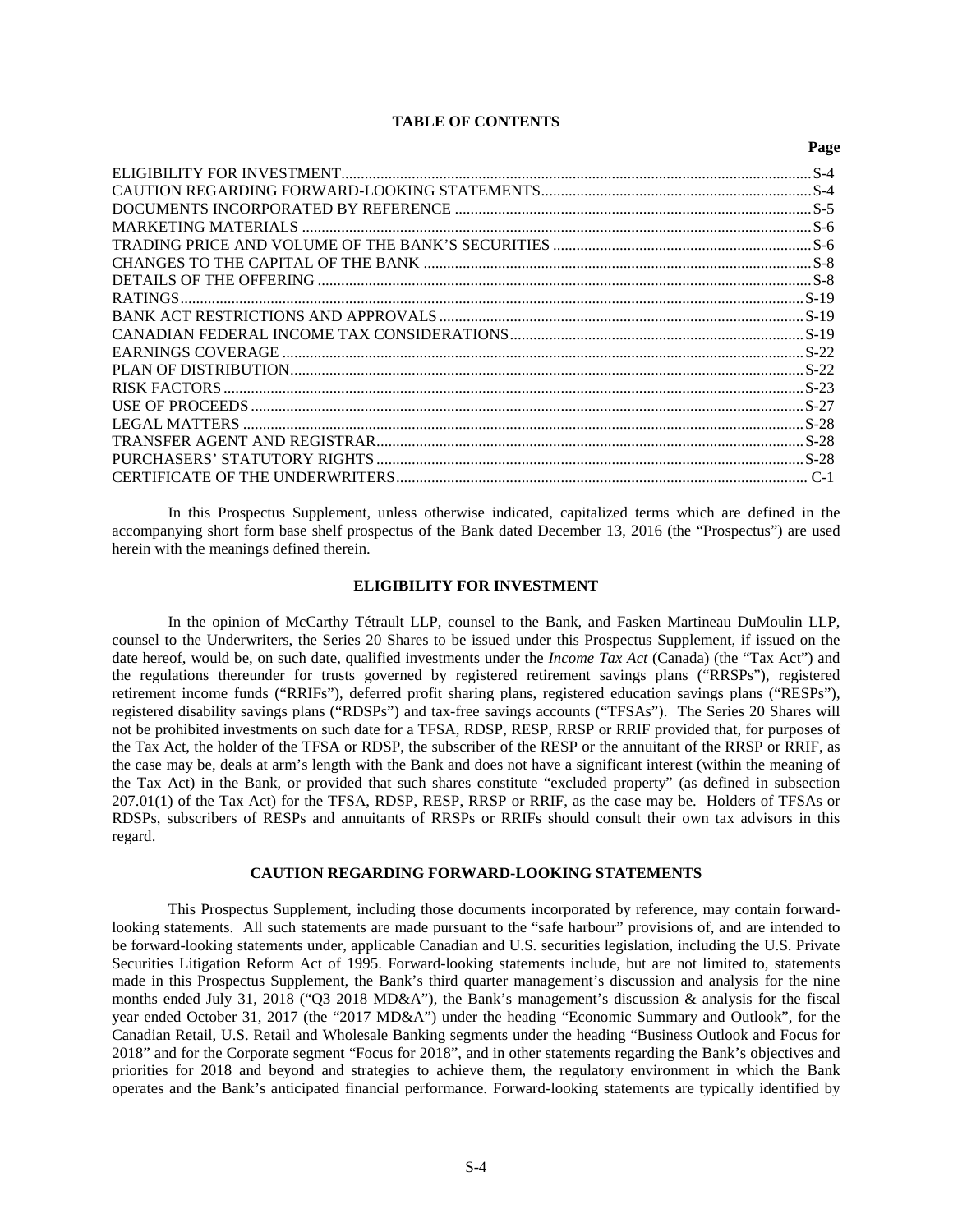words such as "will", "would", "should", "believe", "expect", "anticipate", "intend", "estimate", "plan", "goal", "target", "may", and "could".

By their very nature, these forward-looking statements require the Bank to make assumptions and are subject to inherent risks and uncertainties, general and specific. Especially in light of the uncertainty related to the physical, financial, economic, political, and regulatory environments, such risks and uncertainties – many of which are beyond the Bank's control and the effects of which can be difficult to predict – may cause actual results to differ materially from the expectations expressed in the forward-looking statements. Risk factors that could cause, individually or in the aggregate, such differences include: credit, market (including equity, commodity, foreign exchange, interest rate and credit spreads), liquidity, operational (including technology and infrastructure), reputational, insurance, strategic, regulatory, legal, environmental, capital adequacy, and other risks. Examples of such risk factors include the general business and economic conditions in the regions in which the Bank operates; the ability of the Bank to execute on key priorities, including the successful completion of acquisitions and dispositions, business retention plans, and strategic plans and to attract, develop, and retain key executives; disruptions in or attacks (including cyber-attacks) on the Bank's information technology, internet, network access, or other voice or data communications systems or services; the evolution of various types of fraud or other criminal behaviour to which the Bank is exposed; the failure of third parties to comply with their obligations to the Bank or its affiliates, including relating to the care and control of information; the impact of new and changes to, or application of, current laws and regulations, including without limitation tax laws, capital guidelines and liquidity regulatory guidance and the bank recapitalization "bail-in" regime; exposure related to significant litigation and regulatory matters; increased competition, including through internet and mobile banking and non-traditional competitors; changes to the Bank's credit ratings; changes in currency and interest rates (including the possibility of negative interest rates); increased funding costs and market volatility due to market illiquidity and competition for funding; critical accounting estimates and changes to accounting standards, policies and methods used by the Bank; existing and potential international debt crises; and the occurrence of natural and unnatural catastrophic events and claims resulting from such events. The Bank cautions that the preceding list is not exhaustive of all possible risk factors and other factors could also adversely affect the Bank's results. For more detailed information, please refer to the "Risk Factors and Management" and "Significant Events in 2017" sections of the 2017 MD&A and "Significant Events and Pending Acquisitions" in the Q3 2018 MD&A, as may be updated in subsequently filed quarterly reports to shareholders. All such factors should be considered carefully, as well as other uncertainties and potential events, and the inherent uncertainty of forward-looking statements, when making decisions with respect to the Bank and the Bank cautions readers not to place undue reliance on the Bank's forward-looking statements.

Material economic assumptions underlying the forward-looking statements contained in this Prospectus Supplement or any documents incorporated by reference herein are set out in the 2017 MD&A under the headings "Economic Summary and Outlook", for the Canadian Retail, U.S. Retail, and Wholesale Banking segments, "Business Outlook and Focus for 2018", and for the Corporate segment, "Focus for 2018", each as may be updated in subsequently filed quarterly reports to shareholders.

Any forward-looking statements contained in this Prospectus Supplement represent the views of management only as of the date of this Prospectus Supplement and are presented for the purpose of assisting prospective purchasers of the Bank's securities in understanding the Bank's financial position, objectives and priorities and anticipated financial performance as at and for the periods ended on the dates presented, and may not be appropriate for other purposes. The Bank does not undertake to update any forward-looking statements, whether written or oral, that may be made from time to time by or on its behalf, except as required under applicable securities legislation. See "Risk Factors".

### **DOCUMENTS INCORPORATED BY REFERENCE**

This Prospectus Supplement is deemed to be incorporated by reference into the Prospectus solely for the purpose of the offering of the Series 20 Shares. Other documents are also incorporated or deemed to be incorporated by reference into the Prospectus and reference should be made to the Prospectus for full particulars thereof. In addition, the following documents filed with the Superintendent and the various securities commissions or similar authorities in Canada are incorporated by reference into this Prospectus Supplement:

(i) the Annual Information Form dated November 29, 2017;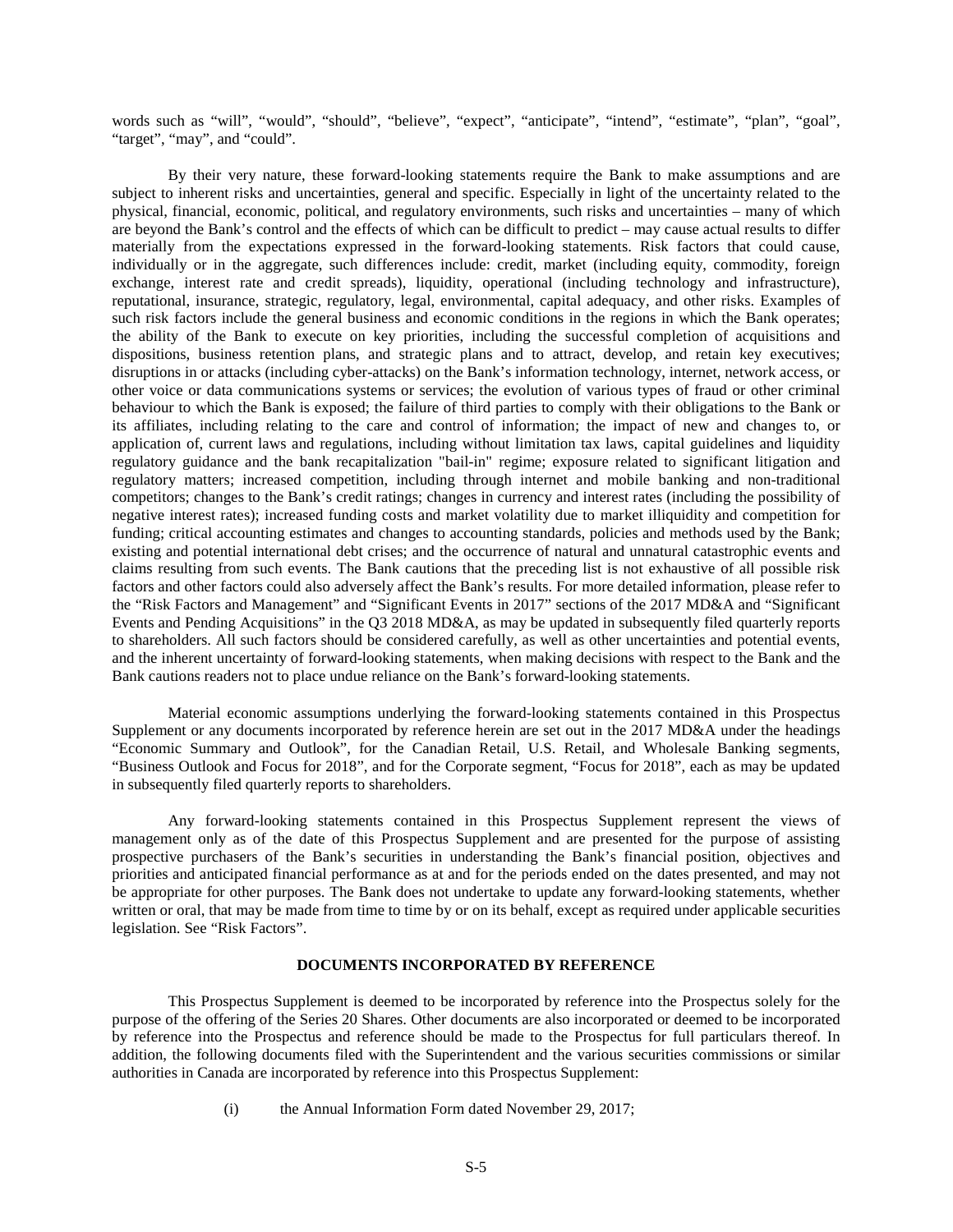- (ii) the consolidated audited financial statements for the fiscal year ended October 31, 2017 with comparative consolidated financial statements for the fiscal year ended October 31, 2016, together with the auditors' report thereon and the 2017 MD&A;
- (iii) the management proxy circular dated as of February 1, 2018;
- (iv) the Third Quarter 2018 Report to Shareholders for the three and nine months ended July 31, 2018, which includes consolidated interim financial statements (unaudited) and the Q3 2018 MD&A;
- (v) the initial term sheet delivered to potential investors with respect to this offering dated September 4, 2018 (the "Initial Term Sheet"); and
- (vi) the revised term sheet delivered to potential investors with respect to this offering dated September 4, 2018 (the "Revised Term Sheet", together with the Initial Term Sheet, the "Marketing Materials").

Any statement contained in this Prospectus Supplement or in a document incorporated or deemed to be incorporated by reference herein shall be deemed to be modified or superseded for the purposes of this Prospectus Supplement to the extent that a statement contained herein or in any other subsequently filed document which also is or is deemed to be incorporated by reference herein modifies or supersedes such statement. The modifying or superseding statement need not state that it has modified or superseded a prior statement or include any other information set forth in the document that it modifies or supersedes. The making of a modifying or superseding statement is not to be deemed an admission for any purposes that the modified or superseded statement, when made, constituted a misrepresentation, an untrue statement of a material fact or an omission to state a material fact that was required to be stated or that was necessary to make a statement not misleading in light of the circumstances in which it was made. Any statement so modified or superseded shall not be deemed, except as so modified or superseded, to constitute a part of this Prospectus Supplement.

# **MARKETING MATERIALS**

The Marketing Materials are not part of this Prospectus Supplement or the Prospectus to the extent that the contents of such materials have been modified or superseded by a statement contained in this Prospectus Supplement or any amendment. In addition, any template version of any other marketing materials filed with the securities commission or similar authority in each of the provinces and territories of Canada in connection with this offering after the date hereof but prior to the termination of the distribution of the Series 20 Shares under this Prospectus Supplement is deemed to be incorporated by reference herein and in the Prospectus.

### **TRADING PRICE AND VOLUME OF THE BANK'S SECURITIES**

The following chart sets out the trading price and volume of the Bank's securities on the TSX during the 12 months preceding the date of this Prospectus Supplement.

|                                        | <b>Sept</b><br>2017      | Oct<br>2017              | <b>Nov</b><br>2017       | <b>Dec</b><br>2017       | Jan<br>2018              | Feb<br>2018              | Mar<br>2018              | Apr<br>2018              | May<br>2018              | June<br>2018             | July<br>2018             | Aug<br>2018              | Sept 1<br>to<br>Sept 5,<br>2018 |
|----------------------------------------|--------------------------|--------------------------|--------------------------|--------------------------|--------------------------|--------------------------|--------------------------|--------------------------|--------------------------|--------------------------|--------------------------|--------------------------|---------------------------------|
| <b>COMMON SHARES</b>                   |                          |                          |                          |                          |                          |                          |                          |                          |                          |                          |                          |                          |                                 |
| High (\$)<br>Low $(\$)$<br>Vol. ('000) | 70.61<br>66.10<br>68,738 | 73.59<br>70.15<br>60,438 | 75.09<br>72.32<br>47,827 | 74.00<br>71.61<br>59,565 | 75.21<br>73.16<br>66,822 | 75.67<br>69.21<br>73,716 | 76.65<br>72.17<br>82,349 | 73.27<br>69.37<br>56,470 | 76.81<br>71.90<br>75.987 | 77.47<br>74.85<br>74.506 | 77.17<br>75.45<br>44.755 | 79.54<br>76.38<br>53,733 | 79.50<br>78.05<br>6,044         |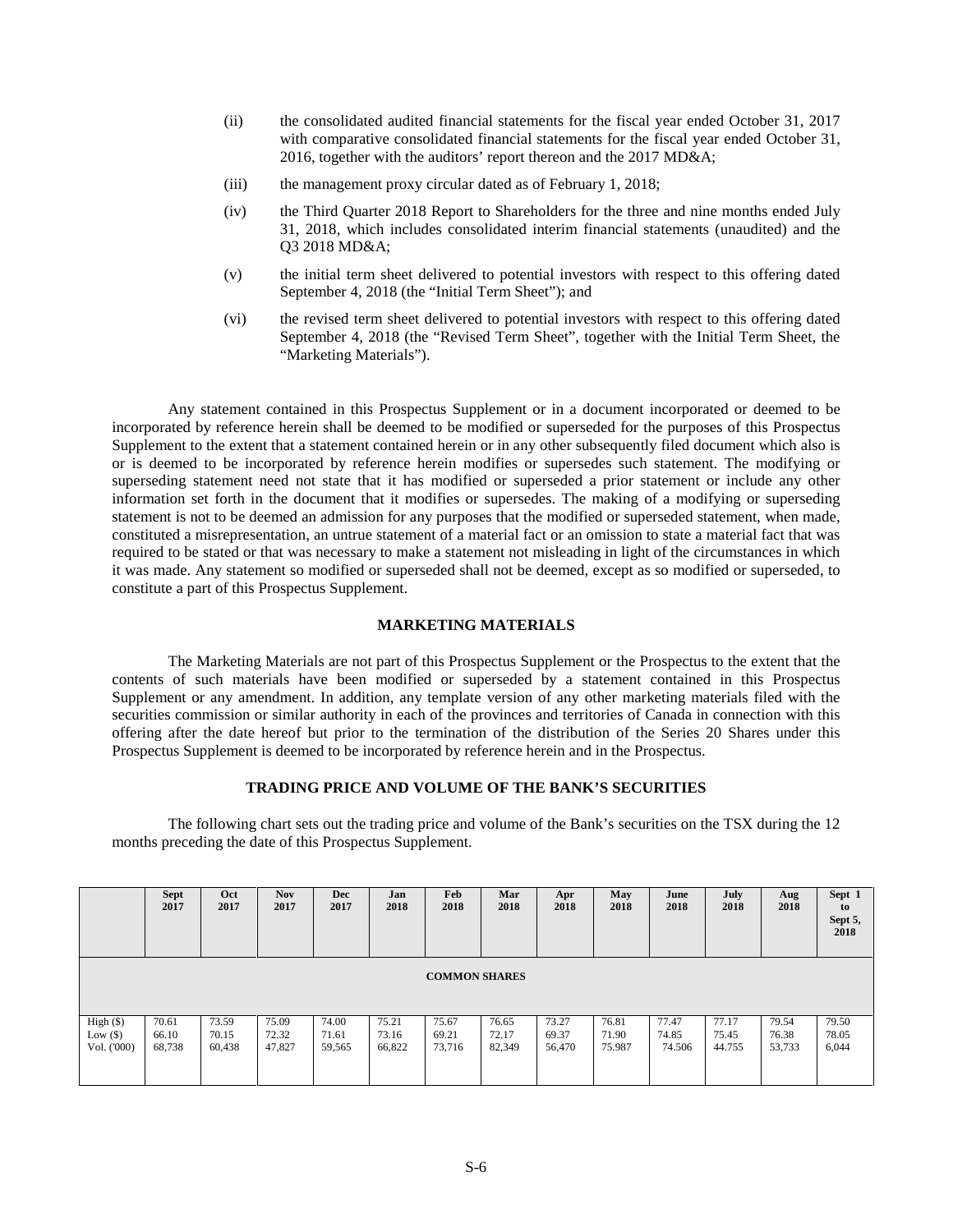|                                                              | <b>Sept</b><br>2017     | Oct<br>2017           | <b>Nov</b><br>2017    | <b>Dec</b><br>2017      | Jan<br>2018             | Feb<br>2018           | Mar<br>2018             | Apr<br>2018           | May<br>2018           | June<br>2018          | July<br>2018          | Aug<br>2018           | Sept 1<br>to<br>Sept 5,<br>2018 |
|--------------------------------------------------------------|-------------------------|-----------------------|-----------------------|-------------------------|-------------------------|-----------------------|-------------------------|-----------------------|-----------------------|-----------------------|-----------------------|-----------------------|---------------------------------|
| <b>PREFERRED SHARES</b>                                      |                         |                       |                       |                         |                         |                       |                         |                       |                       |                       |                       |                       |                                 |
| Series $S^{(1)}$<br>$High (\$)$<br>Low $(\$)$<br>Vol. ('000) | 25.08<br>24.76<br>223   | 25.12<br>24.85<br>143 | 25.12<br>24.90<br>27  | 25.10<br>24.92<br>88    | 25.26<br>24.92<br>518   | 25.00<br>24.87<br>300 | 24.95<br>24.75<br>165   | 24.99<br>24.81<br>308 | 25.09<br>24.92<br>224 | 25.18<br>24.96<br>30  | 25.17<br>24.96<br>56  |                       |                                 |
| Series $T^{(2)}$<br>$High (\$)$<br>Low $(\$)$<br>Vol. ('000) | 24.78<br>24.50<br>272   | 24.88<br>24.27<br>58  | 24.85<br>24.62<br>27  | 24.94<br>24.73<br>53    | 25.11<br>24.81<br>463   | 24.99<br>24.77<br>70  | 24.85<br>24.68<br>208   | 24.93<br>24.79<br>53  | 24.99<br>24.89<br>240 | 25.12<br>24.94<br>398 | 25.15<br>24.96<br>338 |                       |                                 |
| <b>Series Y</b><br>High (\$)<br>Low $(\$)$<br>Vol. ('000)    | 25.1<br>24.84<br>123    | 25.13<br>24.85<br>343 | 25.05<br>24.85<br>35  | 25.16<br>24.90<br>347   | 25.25<br>24.90<br>229   | 25.07<br>24.84<br>28  | 24.90<br>24.66<br>139   | 24.96<br>24.75<br>101 | 25.05<br>24.92<br>50  | 25.11<br>24.90<br>112 | 25.15<br>24.93<br>66  | 25.22<br>25.00<br>24  | 25.11<br>25.07<br>3             |
| <b>Series Z</b><br>High (\$)<br>Low $(\$)$<br>Vol. ('000)    | 24.72<br>24.43<br>137   | 24.81<br>24.58<br>41  | 24.79<br>24.67<br>49  | 24.87<br>24.67<br>134   | 25.04<br>24.80<br>19    | 24.83<br>24.75<br>405 | 24.81<br>24.72<br>22    | 24.88<br>24.56<br>154 | 24.98<br>24.83<br>35  | 25.05<br>24.87<br>215 | 25.06<br>24.92<br>8   | 25.10<br>24.96<br>8   | 25.10<br>25.09<br>1             |
| Series 1<br>High (\$)<br>Low $(\$)$<br>Vol ('000)            | 22.55<br>21.72<br>359   | 23.85<br>22.54<br>435 | 23.74<br>23.38<br>406 | 23.75<br>22.90<br>255   | 24.26<br>23.59<br>1,267 | 24.13<br>23.42<br>822 | 23.65<br>23.18<br>1,648 | 23.24<br>22.55<br>439 | 23.71<br>22.64<br>432 | 23.58<br>23.16<br>263 | 23.79<br>23.10<br>147 | 23.88<br>23.54<br>194 | 23.70<br>23.50<br>38            |
| Series 3<br>High (\$)<br>Low $(\$)$<br>Vol ('000)            | 22.5<br>21.83<br>127    | 23.77<br>22.47<br>357 | 23.69<br>23.28<br>244 | 23.54<br>22.68<br>172   | 24.04<br>23.43<br>224   | 23.99<br>23.27<br>143 | 23.64<br>22.92<br>590   | 23.15<br>22.46<br>624 | 23.75<br>22.68<br>322 | 23.54<br>23.12<br>286 | 23.79<br>23.17<br>133 | 23.80<br>23.50<br>194 | 23.70<br>23.51<br>7             |
| Series 5<br>High (\$)<br>Low $(\$)$<br>Vol ('000)            | 22.52<br>21.82<br>251   | 23.72<br>22.50<br>646 | 23.60<br>23.20<br>369 | 23.30<br>22.53<br>398   | 23.86<br>23.25<br>549   | 23.75<br>23.00<br>566 | 23.39<br>22.85<br>1,299 | 22.97<br>22.38<br>198 | 23.60<br>22.50<br>687 | 23.44<br>22.96<br>246 | 23.71<br>23.00<br>299 | 23.77<br>23.35<br>452 | 23.77<br>23.49<br>21            |
| Series 7<br>High (\$)<br>Low $(\$)$<br>Vol. ('000)           | 24.69<br>23.78<br>158   | 25.00<br>24.59<br>315 | 24.80<br>24.25<br>292 | 24.99<br>24.10<br>105   | 24.99<br>24.24<br>340   | 24.94<br>24.15<br>616 | 24.54<br>24.13<br>246   | 24.36<br>23.91<br>283 | 24.86<br>24.24<br>345 | 24.72<br>24.32<br>86  | 24.68<br>24.26<br>386 | 24.75<br>24.51<br>240 | 24.72<br>24.60<br>21            |
| Series 9<br>High (\$)<br>Low $(\$)$<br>Vol. ('000)           | 24.77<br>24.03<br>315   | 25.17<br>24.76<br>229 | 24.95<br>24.63<br>268 | 25.14<br>24.36<br>69    | 25.25<br>24.60<br>176   | 25.06<br>24.40<br>57  | 24.75<br>24.12<br>378   | 24.48<br>24.07<br>105 | 24.99<br>24.40<br>475 | 24.84<br>24.50<br>128 | 24.92<br>24.43<br>42  | 24.95<br>24.72<br>82  | 24.97<br>24.79<br>6             |
| Series 11<br>High (\$)<br>Low $(\$)$<br>Vol. ('000)          | 25.30<br>24.95<br>193   | 25.51<br>25.09<br>86  | 25.35<br>25.16<br>69  | 25.30<br>25.14<br>56    | 25.55<br>24.99<br>134   | 25.10<br>24.81<br>125 | 24.95<br>24.66<br>77    | 24.91<br>24.30<br>85  | 24.60<br>24.37<br>63  | 25.10<br>24.50<br>41  | 25.18<br>24.72<br>44  | 24.99<br>24.76<br>47  | 24.91<br>24.86<br>6             |
| Series 12<br>High(S)<br>Low $(\$)$<br>Vol. ('000)            | 26.93<br>26.79<br>646   | 27.00<br>26.51<br>401 | 27.05<br>26.63<br>878 | 26.99<br>26.54<br>233   | 27.19<br>26.44<br>252   | 26.61<br>26.16<br>220 | 26.75<br>26.36<br>773   | 26.80<br>26.25<br>436 | 26.65<br>26.34<br>846 | 26.62<br>26.30<br>451 | 26.63<br>26.22<br>163 | 26.50<br>26.25<br>294 | 26.34<br>26.15<br>20            |
| Series 14<br>High(S)<br>Low $(\$)$<br>Vol. ('000)            | 26.30<br>26.00<br>2,027 | 26.40<br>25.94<br>600 | 26.56<br>26.16<br>502 | 26.41<br>25.99<br>1,276 | 26.48<br>25.92<br>646   | 26.25<br>25.79<br>303 | 26.25<br>25.81<br>898   | 26.24<br>25.72<br>415 | 26.27<br>25.90<br>269 | 26.17<br>25.99<br>176 | 26.16<br>25.80<br>175 | 26.18<br>25.97<br>575 | 26.08<br>25.90<br>51            |
| Series 16<br>High (\$)<br>Low $(\$)$<br>Vol. ('000)          | 26.09<br>25.20<br>490   | 26.27<br>25.50<br>728 | 25.97<br>25.55<br>153 | 25.80<br>25.21<br>128   | 25.90<br>25.25<br>283   | 25.60<br>25.00<br>282 | 25.74<br>25.05<br>231   | 25.30<br>24.82<br>419 | 25.45<br>25.12<br>224 | 25.35<br>24.92<br>407 | 25.57<br>24.98<br>206 | 25.60<br>25.31<br>409 | 25.43<br>25.22<br>51            |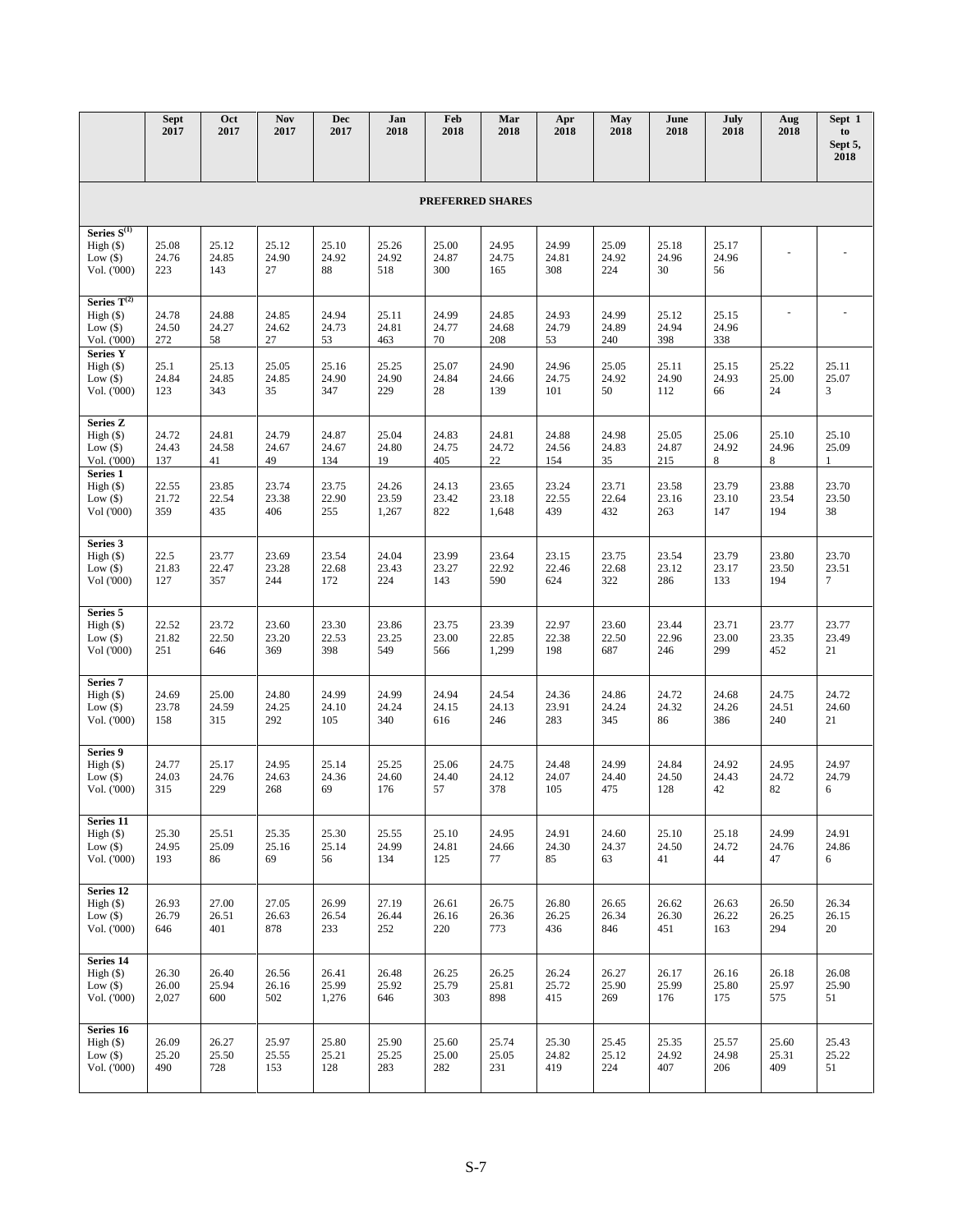|                                                             | <b>Sept</b><br>2017 | Oct<br>2017 | <b>Nov</b><br>2017 | Dec<br>2017 | Jan<br>2018 | Feb<br>2018 | Mar<br>2018             | Apr<br>2018             | May<br>2018           | June<br>2018          | July<br>2018          | Aug<br>2018           | Sept 1<br>to<br>Sept 5,<br>2018 |
|-------------------------------------------------------------|---------------------|-------------|--------------------|-------------|-------------|-------------|-------------------------|-------------------------|-----------------------|-----------------------|-----------------------|-----------------------|---------------------------------|
| Series $18^{(3)}$<br>High (\$)<br>Low $(\$)$<br>Vol. ('000) |                     |             |                    | -           |             |             | 25.25<br>24.94<br>1,319 | 25.73<br>24.90<br>1,469 | 25.68<br>25.00<br>359 | 25.30<br>25.04<br>181 | 25.63<br>24.95<br>144 | 25.72<br>25.29<br>109 | 25.10<br>25.09                  |

(1) The Series S Shares were redeemed on July 31, 2018.

(2) The Series T Shares were redeemed on July 31, 2018.

(3) The Series 18 Shares were issued on March 14, 2018.

### **CHANGES TO THE CAPITAL OF THE BANK**

On September 5, 2018, the Bank announced that it had entered into an agreement with a group of dealers led by TD Securities Inc. to issue \$1.75 billion principal amount of 3.589% medium term notes due September 14, 2028 (non-viability contingent capital) constituting subordinated indebtedness of the Bank. The expected closing date is September 14, 2018.

# **DETAILS OF THE OFFERING**

The following is a summary of certain provisions attaching to the Series 20 Shares as a series and the Series 21 Shares as a series, each of which represents a series of Class A First Preferred Shares. See "Description of Preferred Shares" in the Prospectus for a description of the general terms and provisions of the Class A First Preferred Shares as a class.

### **Certain Provisions of the Series 20 Shares as a Series**

### *Definition of Terms*

The following definitions are relevant to the Series 20 Shares.

**"Annual Fixed Dividend Rate"** means, for any Subsequent Fixed Rate Period, the rate of interest (expressed as a percentage rate rounded to the nearest one hundred-thousandth of one percent (with 0.000005% being rounded up)) equal to the Government of Canada Yield on the applicable Fixed Rate Calculation Date plus 2.59%.

**"Bloomberg Screen GCAN5YR Page"** means the display designated as page ''GCAN5YR<INDEX>'' on the Bloomberg Financial L.P. service (or such other page as may replace the GCAN5YR page on that service) for purposes of displaying Government of Canada bond yields.

**"Fixed Rate Calculation Date"** means, for any Subsequent Fixed Rate Period, the 30<sup>th</sup> day prior to the first day of such Subsequent Fixed Rate Period.

**"Government of Canada Yield"** means, on any date, the yield to maturity on such date (assuming semiannual compounding) of a Canadian dollar denominated non-callable Government of Canada bond with a term to maturity of five years as quoted as of 10:00 a.m. (Toronto time) on such date and which appears on the Bloomberg Screen GCAN5YR Page on such date; provided that, if such rate does not appear on the Bloomberg Screen GCAN5YR Page on such date, the Government of Canada Yield will mean the arithmetic average of the yields quoted to the Bank by two registered Canadian investment dealers selected by the Bank as being the annual yield to maturity on such date, compounded semi-annually, which a noncallable Government of Canada bond would carry if issued, in Canadian dollars in Canada, at 100% of its principal amount on such date with a term to maturity of five years.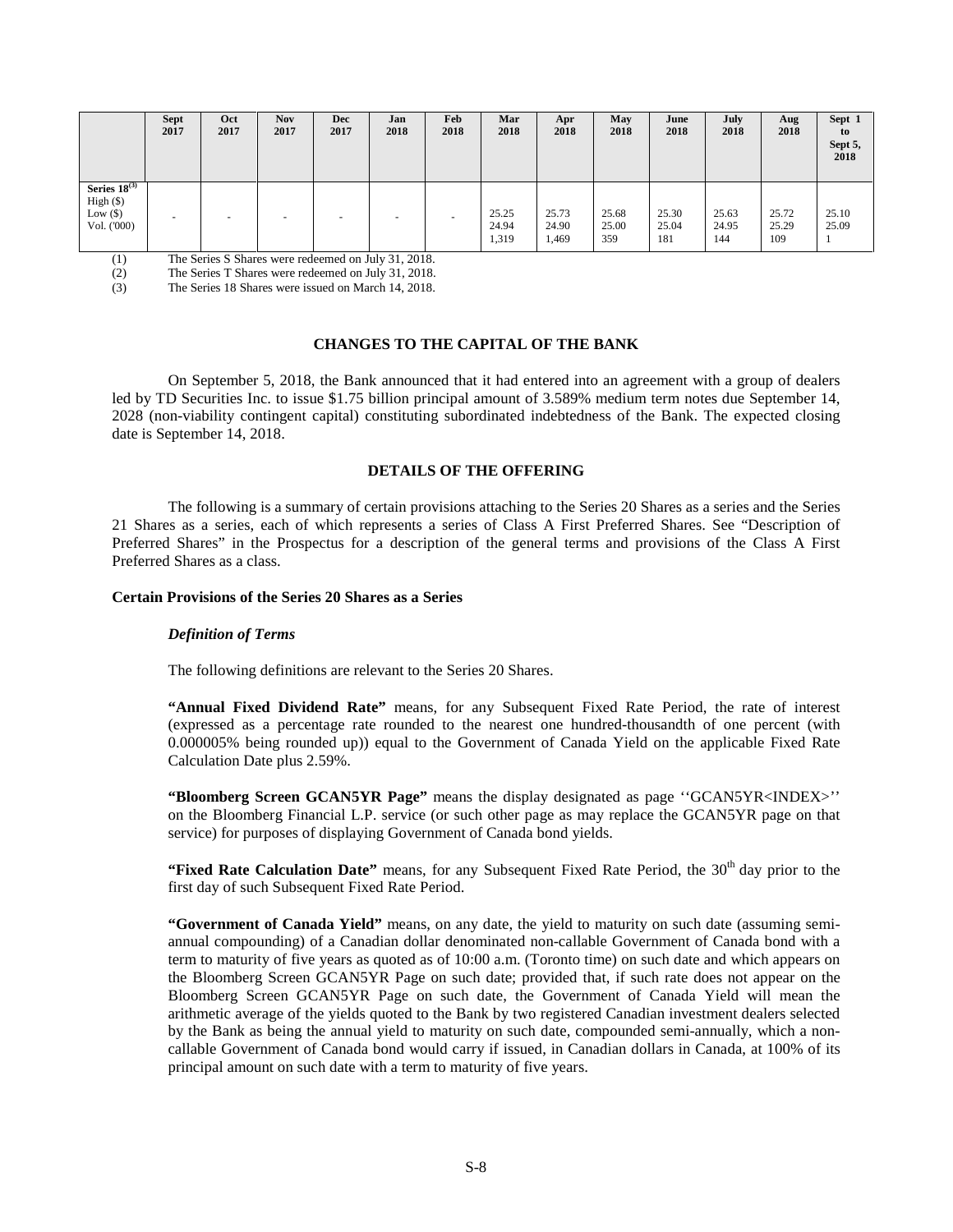**"Initial Fixed Rate Period"** means the period from and including the closing date of this offering to but excluding October 31, 2023.

**"Subsequent Fixed Rate Period"** means, for the initial Subsequent Fixed Rate Period, the period from and including October 31, 2023 to but excluding October 31, 2028, and for each succeeding Subsequent Fixed Rate Period, the period from and including the day immediately following the end of the immediately preceding Subsequent Fixed Rate Period to but excluding October 31 in the fifth year thereafter.

### *Issue Price*

The Series 20 Shares will have an issue price of \$25.00 per share.

### *Dividends on Series 20 Shares*

During the Initial Fixed Rate Period, the holders of the Series 20 Shares will be entitled to receive fixed quarterly non-cumulative preferential cash dividends, as and when declared by the Board of Directors, subject to the provisions of the Bank Act, payable on the last day of January, April, July and October in each year, at a per annum rate of 4.75% per share or \$1.1875 per share per annum. Notwithstanding the foregoing, the first dividend per Series 20 Share, if declared, will be payable on January 31, 2019 in respect of the period from and including September 13, 2018 to but excluding January 31, 2019, in the amount of \$0.4555 per share, based on the anticipated closing date of this offering of September 13, 2018.

During each Subsequent Fixed Rate Period, the holders of the Series 20 Shares will be entitled to receive fixed quarterly non-cumulative preferential cash dividends, as and when declared by the Board of Directors, subject to the provisions of the Bank Act, payable on the last day of January, April, July and October in each year, in an amount per share per annum determined by multiplying the Annual Fixed Dividend Rate applicable to such Subsequent Fixed Rate Period by \$25.00.

The Annual Fixed Dividend Rate applicable to a Subsequent Fixed Rate Period will be determined by the Bank on the Fixed Rate Calculation Date. Such determination will, in the absence of manifest error, be final and binding upon the Bank and upon all holders of the Series 20 Shares. The Bank will, on the Fixed Rate Calculation Date, give written notice of the Annual Fixed Dividend Rate for the ensuing Subsequent Fixed Rate Period to the registered holders of the then outstanding Series 20 Shares.

If the Board of Directors does not declare a dividend, or any part thereof, on the Series 20 Shares on or before the dividend payment date therefor, then the rights of the holders of the Series 20 Shares to such dividend, or to any part thereof, will be extinguished.

### *Redemption of Series 20 Shares*

The Series 20 Shares will not be redeemable prior to October 31, 2023. Subject to the provisions of the Bank Act, including the prior consent of the Superintendent, and to the provisions described below under " — Certain Provisions Common to the Series 20 Shares and the Series 21 Shares — Restrictions on Dividends and Retirement of Series 20 Shares and Series 21 Shares", on October 31, 2023 and on October 31 every five years thereafter, the Bank may redeem all or any part of the then outstanding Series 20 Shares, at the Bank's option without the consent of the holder, by the payment in cash of a sum per share so redeemed equal to \$25.00 together with all declared and unpaid dividends to the date fixed for redemption.

Notice of any redemption of the Series 20 Shares will be given in writing by the Bank not more than 60 days and not less than 30 days prior to the date fixed for redemption. If less than all of the outstanding Series 20 Shares are at any time to be redeemed, the shares to be redeemed will be selected pro rata disregarding fractions or in such other manner as the Bank may determine.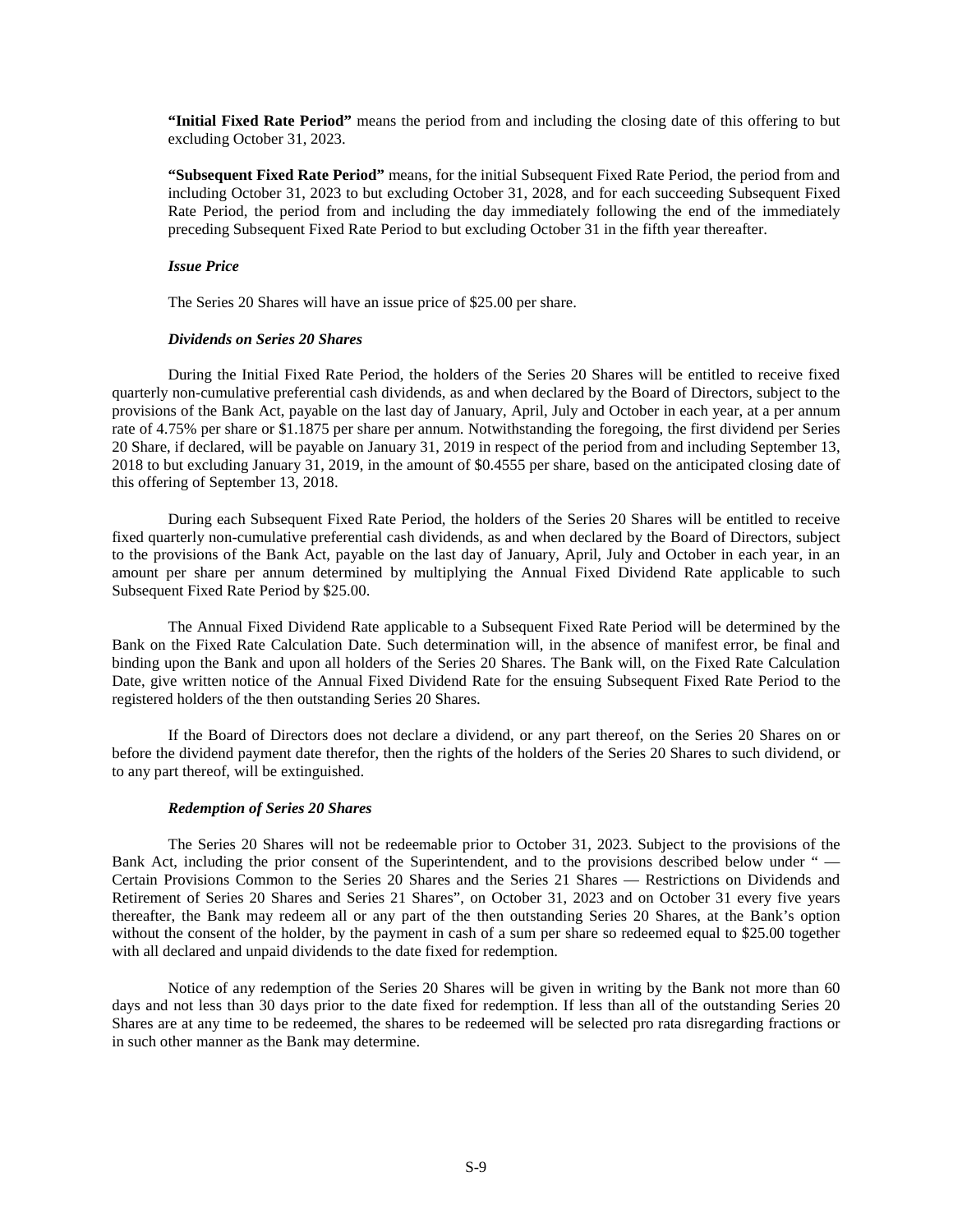### *Conversion of Series 20 Shares into Series 21 Shares*

The holders of the Series 20 Shares will have the right, at their option, on October 31, 2023 and on October 31 every five years thereafter (each, a "Series 20 Conversion Date"), to convert, subject to the restrictions on conversion described below and the payment or delivery to the Bank of evidence of payment of the tax (if any) payable, all or any of their Series 20 Shares into Series 21 Shares on the basis of one Series 21 Share for each Series 20 Share. Notice of a holder's intention to convert Series 20 Shares is irrevocable and must be received by the Bank not earlier than the 30<sup>th</sup> day prior to, but not later than 5:00 p.m. (Toronto time) on the 15<sup>th</sup> day preceding, a Series 20 Conversion Date.

The Bank will, not more than 60 and not less than 30 days prior to the applicable Series 20 Conversion Date, give notice in writing to the then registered holders of the Series 20 Shares of the above-mentioned conversion right. On the  $30<sup>th</sup>$  day prior to each Series 20 Conversion Date, the Bank will give notice in writing to the then registered holders of the Series 20 Shares of the Annual Fixed Dividend Rate for the next succeeding Subsequent Fixed Rate Period and the Floating Quarterly Dividend Rate applicable to the Series 21 Shares for the next succeeding Quarterly Floating Rate Period.

The holders of the Series 20 Shares will not be entitled to convert their shares into Series 21 Shares if the Bank determines that there would remain outstanding on a Series 20 Conversion Date less than 1,000,000 Series 21 Shares, after having taken into account all Series 20 Shares tendered for conversion into Series 21 Shares and all Series 21 Shares tendered for conversion into Series 20 Shares. The Bank will give notice in writing thereof to all registered holders of the Series 20 Shares at least seven days prior to the applicable Series 20 Conversion Date. Furthermore, if the Bank determines that there would remain outstanding on a Series 20 Conversion Date less than 1,000,000 Series 20 Shares, after having taken into account all Series 20 Shares tendered for conversion into Series 21 Shares and all Series 21 Shares tendered for conversion into Series 20 Shares, then, all, but not part, of the remaining outstanding Series 20 Shares will automatically be converted into Series 21 Shares on the basis of one Series 21 Share for each Series 20 Share on the applicable Series 20 Conversion Date and the Bank will give notice in writing thereof to the then registered holders of such remaining Series 20 Shares at least seven days prior to the Series 20 Conversion Date.

Upon exercise by a holder of this right to convert Series 20 Shares into Series 21 Shares, or upon automatic conversion as described above, the Bank reserves the right not to (i) deliver Series 21 Shares to any person whom the Bank or its transfer agent has reason to believe is an Ineligible Person or any person who, by virtue of that conversion, would become a Significant Shareholder, or (ii) record in its securities register a transfer or issue of Series 21 Shares to any person whom the Bank or its transfer agent has reason to believe is an Ineligible Government Holder based on a declaration submitted to the Bank or its transfer agent by or on behalf of such person. In such circumstances, the Bank or its agent will hold, as agent of any such person, all or the relevant number of Series 21 Shares otherwise to be delivered to such Ineligible Persons or persons who would become Significant Shareholders or registered to such Ineligible Government Holders, as the case may be, and the Bank or its agent will deliver such shares to a broker retained by the Bank for the purpose of selling such Series 21 Shares to parties other than the Bank and its affiliates on behalf of any such person. Such sales (if any) will be made at such times and at such prices, as the Bank (or its agent as directed by the Bank), in its sole discretion, may determine. Neither the Bank nor its agent will be subject to any liability for failure to sell any such Series 21 Shares on behalf of any such person or at any particular price on any particular day. The net proceeds received by the Bank or its agent from the sale of any such Series 21 Shares will be delivered to any such person, after deducting the costs of sale and any applicable withholding taxes, in accordance with CDS procedures or otherwise. See "Bank Act Restrictions and Approval" in this Prospectus Supplement and "Bank Act Restrictions and Restrictions on Payment of Dividends" in the Prospectus.

If the Bank gives notice to the registered holders of the Series 20 Shares of the redemption of all the Series 20 Shares, the Bank will not be required to give notice as provided hereunder to the registered holders of the Series 20 Shares of an Annual Fixed Dividend Rate, a Floating Quarterly Dividend Rate or of the conversion right of the holders of the Series 20 Shares and the right of any holder of Series 20 Shares to convert such Series 20 Shares will cease and terminate in that event.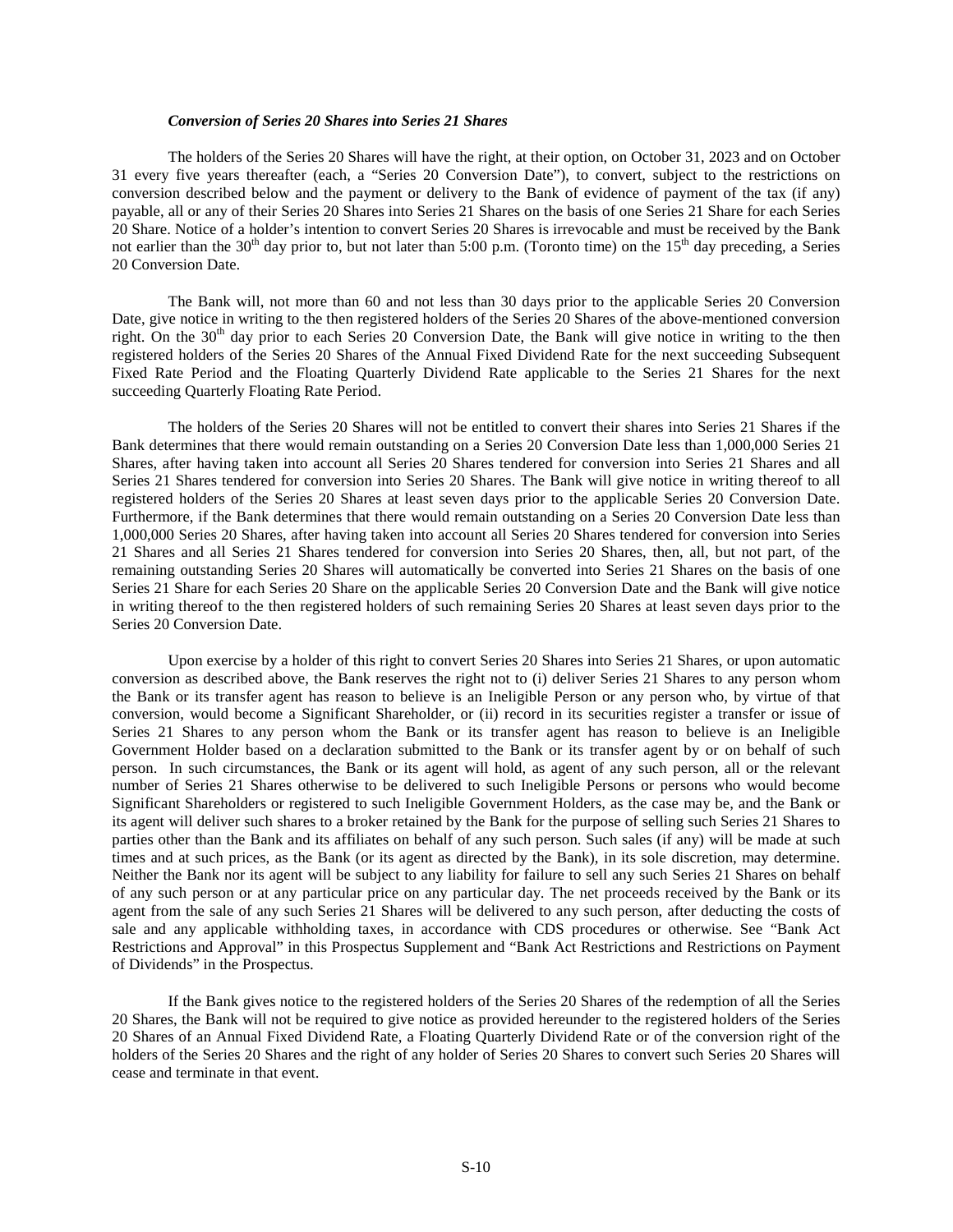### **Certain Provisions of the Series 21 Shares as a Series**

#### *Definition of Terms*

The following definitions are relevant to the Series 21 Shares.

**"Floating Quarterly Dividend Rate"** means, for any Quarterly Floating Rate Period, the rate of interest (expressed as a percentage rate rounded to the nearest one hundred-thousandth of one percent (with 0.000005% being rounded up)) equal to the sum of the T-Bill Rate on the applicable Floating Rate Calculation Date plus 2.59% (calculated on the basis of the actual number of days elapsed in such Quarterly Floating Rate Period divided by 365).

**"Floating Rate Calculation Date"** means, for any Quarterly Floating Rate Period, the 30<sup>th</sup> day prior to the first day of such Quarterly Floating Rate Period.

**"Quarterly Commencement Date"** means the last day of January, April, July and October in each year, commencing October 31, 2023.

**"Quarterly Floating Rate Period"** means, for the initial Quarterly Floating Rate Period, the period from and including October 31, 2023 to but excluding the next following Quarterly Commencement Date, and thereafter the period from and including the day immediately following the end of the immediately preceding Quarterly Floating Rate Period to but excluding the next succeeding Quarterly Commencement Date.

**"T-Bill Rate"** means, for any Quarterly Floating Rate Period, the average yield expressed as a percentage per annum on three-month Government of Canada Treasury Bills, as reported by the Bank of Canada, for the most recent treasury bills auction preceding the applicable Floating Rate Calculation Date.

### *Issue Price*

The Series 21 Shares will have an issue price of \$25.00 per share.

#### *Dividends on Series 21 Shares*

The holders of the Series 21 Shares will be entitled to receive quarterly floating rate non-cumulative preferential cash dividends, as and when declared by the Board of Directors, subject to the provisions of the Bank Act, payable on the last day of January, April, July and October in each year. Such quarterly cash dividends, if declared, will be in an amount per share determined by multiplying the applicable Floating Quarterly Dividend Rate by \$25.00.

The Floating Quarterly Dividend Rate for each Quarterly Floating Rate Period will be determined by the Bank on the Floating Rate Calculation Date. Such determination will, in the absence of manifest error, be final and binding upon the Bank and upon all holders of the Series 21 Shares. The Bank will, on the Floating Rate Calculation Date, give written notice of the Floating Quarterly Dividend Rate for the ensuing Quarterly Floating Rate Period to the registered holders of the then outstanding Series 21 Shares.

If the Board of Directors does not declare a dividend, or any part thereof, on the Series 21 Shares on or before the dividend payment date therefor, then the rights of the holders of the Series 21 Shares to such dividend, or to any part thereof, will be extinguished.

#### *Redemption of Series 21 Shares*

Subject to the provisions of the Bank Act, including the prior consent of the Superintendent, and to the provisions described below under " — Certain Provisions Common to the Series 20 Shares and the Series 21 Shares — Restrictions on Dividends and Retirement of Series 20 Shares and Series 21 Shares", the Bank may redeem all or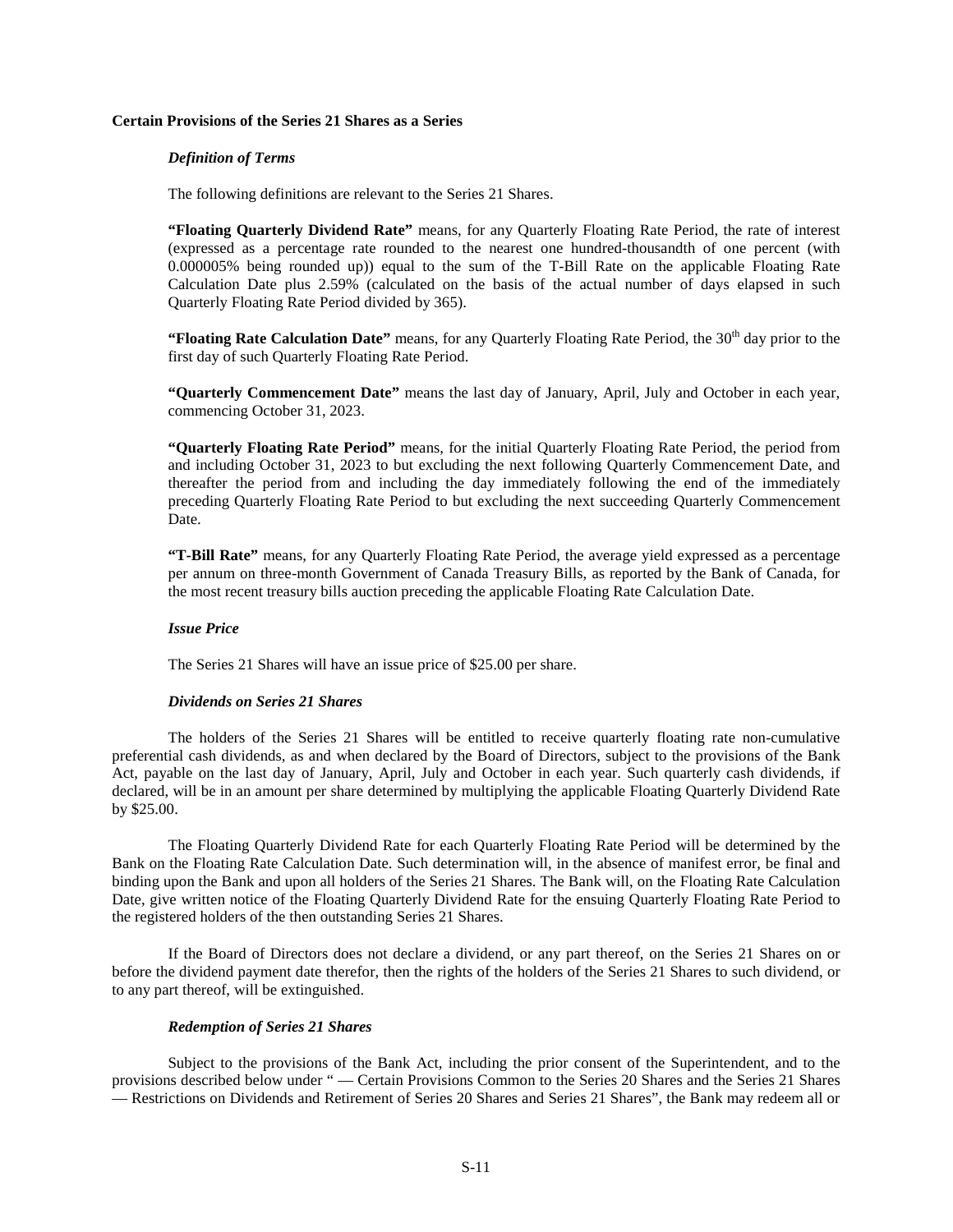any part of the then outstanding Series 21 Shares, at the Bank's option without the consent of the holder, by the payment in cash of a sum per share so redeemed equal to (i) \$25.00 in the case of redemptions on October 31, 2028 and on October 31 every five years thereafter, or (ii) \$25.50 in the case of redemptions on any other date on or after October 31, 2023, together, in each case, with all declared and unpaid dividends to the date fixed for redemption.

Notice of any redemption of the Series 21 Shares will be given in writing by the Bank not more than 60 days and not less than 30 days prior to the date fixed for redemption. If less than all of the outstanding Series 21 Shares are at any time to be redeemed, the shares to be redeemed will be selected pro rata disregarding fractions or in such other manner as the Bank may determine.

### *Conversion of Series 21 Shares into Series 20 Shares*

The holders of the Series 21 Shares will have the right, at their option, on October 31, 2028 and on October 31 every five years thereafter (each, a "Series 21 Conversion Date"), to convert, subject to the restrictions on conversion described below and the payment or delivery to the Bank of evidence of payment of the tax (if any) payable, all or any of their Series 21 Shares into Series 20 Shares on the basis of one Series 20 Share for each Series 21 Share. Notice of a holder's intention to convert Series 21 Shares is irrevocable and must be received by the Bank not earlier than the  $30<sup>th</sup>$  day prior to, but not later than 5:00 p.m. (Toronto time) on the 15th day preceding, a Series 21 Conversion Date.

The Bank will, not more than 60 and not less than 30 days prior to the applicable Series 21 Conversion Date, give notice in writing to the then registered holders of the Series 21 Shares of the above-mentioned conversion right. On the  $30<sup>th</sup>$  day prior to each Series 21 Conversion Date, the Bank will give notice in writing to the then registered holders of the Series 21 Shares of the Annual Fixed Dividend Rate applicable to the Series 20 Shares for the next succeeding Subsequent Fixed Rate Period.

The holders of the Series 21 Shares will not be entitled to convert their shares into Series 20 Shares if the Bank determines that there would remain outstanding on a Series 21 Conversion Date less than 1,000,000 Series 20 Shares, after having taken into account all Series 21 Shares tendered for conversion into Series 20 Shares and all Series 20 Shares tendered for conversion into Series 21 Shares. The Bank will give notice in writing thereof to all registered holders of the Series 21 Shares at least seven days prior to the applicable Series 21 Conversion Date. Furthermore, if the Bank determines that there would remain outstanding on a Series 21 Conversion Date less than 1,000,000 Series 21 Shares, after having taken into account all Series 21 Shares tendered for conversion into Series 20 Shares and all Series 20 Shares tendered for conversion into Series 21 Shares, then, all, but not part, of the remaining outstanding Series 21 Shares will automatically be converted into Series 20 Shares on the basis of one Series 20 Share for each Series 21 Share on the applicable Series 21 Conversion Date and the Bank will give notice in writing thereof to the then registered holders of such remaining Series 21 Shares at least seven days prior to the Series 21 Conversion Date.

Upon exercise by a holder of this right to convert Series 21 Shares into Series 20 Shares, or upon automatic conversion as described above, the Bank reserves the right not to (i) deliver Series 20 Shares to any person whom the Bank or its transfer agent has reason to believe is an Ineligible Person or any person who, by virtue of that conversion, would become a Significant Shareholder, or (ii) record in its securities register a transfer or issue of Series 20 Shares to any person whom the Bank or its transfer agent has reason to believe is an Ineligible Government Holder based on a declaration submitted to the Bank or its transfer agent by or on behalf of such person. In those circumstances, the Bank or its agent will hold, as agent of any such person, all or the relevant number of Series 20 Shares otherwise to be delivered to such Ineligible Persons or persons who would become Significant Shareholders or registered to such Ineligible Government Holders, as the case may be, and the Bank or its agent will deliver such shares to a broker retained by the Bank for the purpose of selling such Series 20 Shares to parties other than the Bank and its affiliates on behalf of any such person. Such sales (if any) will be made at such times and at such prices, as the Bank (or its agent as directed by the Bank), in its sole discretion, may determine. Neither the Bank nor its agent will be subject to any liability for failure to sell any such Series 20 Shares on behalf of any such person or at any particular price on any particular day. The net proceeds received by the Bank or its agent from the sale of any such Series 20 Shares will be delivered to any such person, after deducting the costs of sale and any applicable withholding taxes, in accordance with CDS procedures or otherwise. See "Bank Act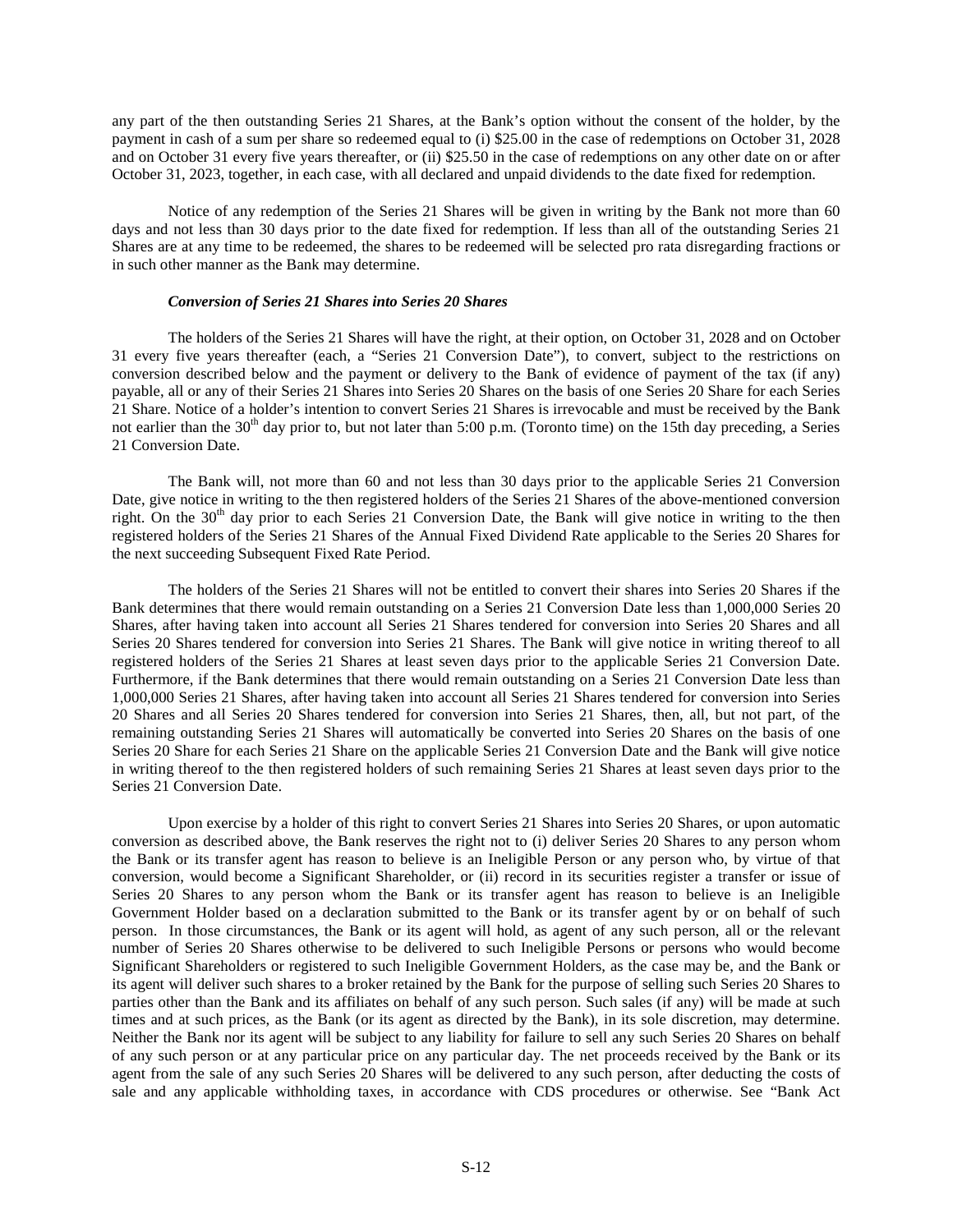Restrictions and Approval" in this Prospectus Supplement and "Bank Act Restrictions and Restrictions on Payment of Dividends" in the Prospectus.

If the Bank gives notice to the registered holders of the Series 21 Shares of the redemption of all the Series 21 Shares, the Bank will not be required to give notice as provided hereunder to the registered holders of the Series 21 Shares of an Annual Fixed Dividend Rate or of the conversion right of the holders of the Series 21 Shares and the right of any holder of Series 21 Shares to convert such Series 21 Shares will cease and terminate in that event.

# **Certain Provisions Common to the Series 20 Shares and the Series 21 Shares**

# *Definition of Terms*

The following definitions are relevant to both the Series 20 Shares and the Series 21 Shares:

"**Common Share Price**" means the volume weighted average per share trading price of the Common Shares on the TSX for the 10 consecutive Trading Day period ending on the Trading Day immediately before the occurrence of a Trigger Event, or if the Common Shares are not then listed on the TSX, the principal stock exchange on which the Common Shares are then listed or quoted (being the stock exchange with the greatest volume of trading in the Common Shares during the previous six months), or if such shares are not listed or quoted on any stock exchange, or if no such trading prices are available, the Floor Price.

"**Conversion Price**" means the greater of the Common Share Price and the Floor Price.

"**Floor Price**" means \$5.00, as such price may be adjusted as described under "— Conversion of Series 20 Shares or Series 21 Shares into Common Shares upon a Trigger Event".

"**Ineligible Government Holder**" means any person who is the federal or a provincial government in Canada or agent or agency thereof, or the government of a foreign country or any political subdivision of a foreign country, or any agent or agency of a foreign government, in each case to the extent that the recording in the Bank's securities register of a transfer or issue of any share of the Bank to such person would cause the Bank to contravene the Bank Act.

"**Ineligible Person**" means any person whose address is in, or whom the Bank or its transfer agent has reason to believe is a resident of, any jurisdiction outside of Canada to the extent that the issuance or delivery by the Bank to such person of Series 20 Shares, Series 21 Shares, New Preferred Shares or Common Shares, as the case may be, upon the exercise of rights of conversion or upon a Contingent Conversion (a) would require the Bank to take any action to comply with securities, banking or analogous laws of such jurisdiction or (b) would give rise to a liability for withholding tax in connection with such issuance or delivery.

### **"Multiplier"** means 1.0.

"**New Preferred Shares**" means a further series of Class A First Preferred Shares constituted by the Board of Directors having rights, privileges, restrictions and conditions attaching thereto which would qualify such New Preferred Shares as Tier 1 capital or equivalent of the Bank under the then current capital adequacy guidelines prescribed by the Superintendent if applicable, and if not applicable, having such rights, privileges, restrictions and conditions as the Board of Directors may determine, provided that in each case such New Preferred Shares will not, if issued, be or be deemed to be "short term preferred shares" within the meaning of the Tax Act.

"**Share Value**" means for a Series 20 Share or Series 21 Share, as applicable, \$25.00 plus declared and unpaid dividends thereon as of the date of the Trigger Event.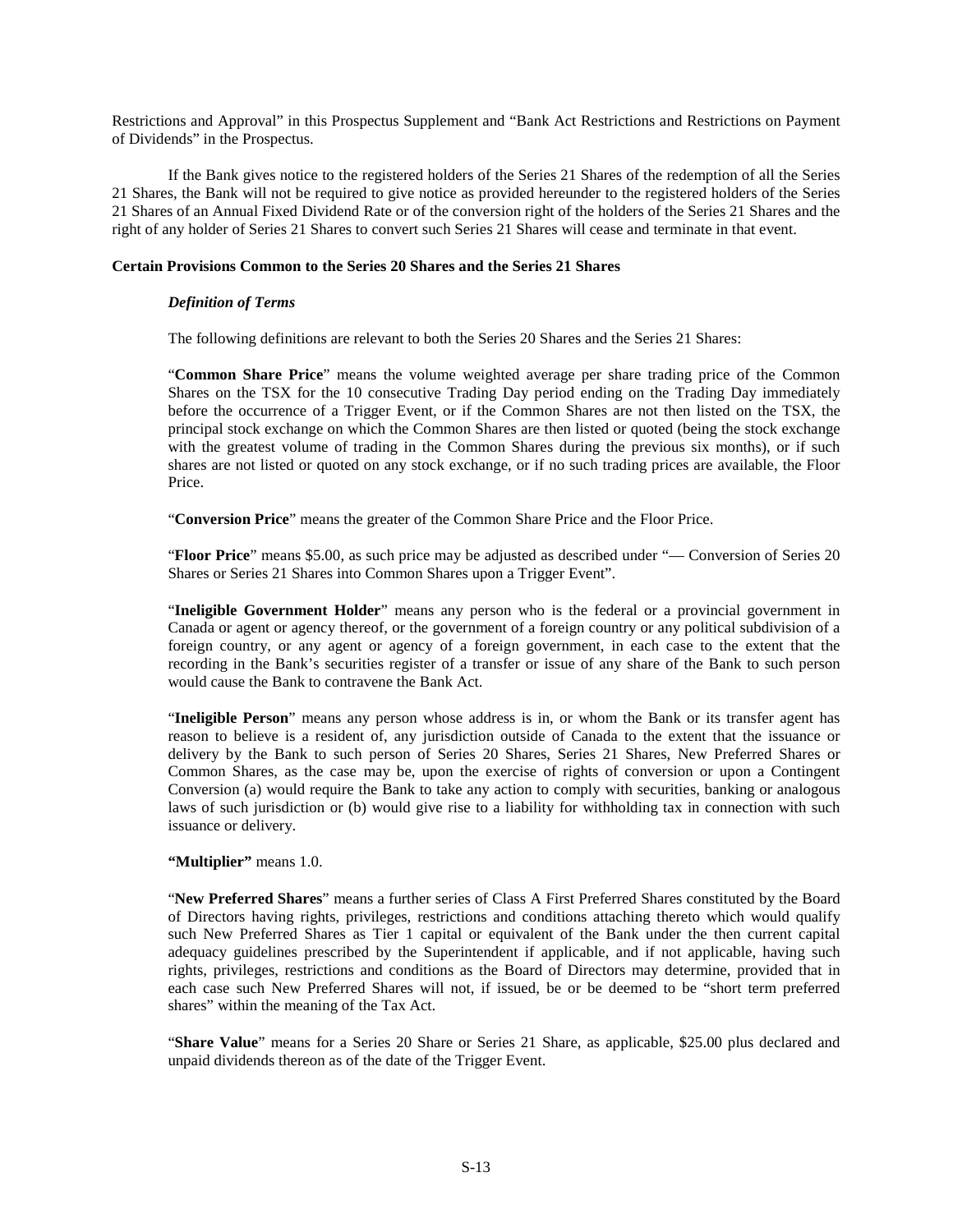"**Significant Shareholder**" means any person who beneficially owns, directly or indirectly, through entities controlled by such person or persons associated with or acting jointly or in concert with such person (as determined in accordance with the Bank Act), shares of any class of the Bank in excess of 10% of the total number of outstanding shares of that class in contravention of the Bank Act.

"**Trading Day**" means, with respect to any stock exchange or market, a day on which shares may be traded through the facilities of that stock exchange or market.

"**Trigger Event**" has the meaning set out in the Office of the Superintendent of Financial Institutions Canada ("OSFI"), Guideline for Capital Adequacy Requirements (CAR), Chapter 2 — Definition of Capital, effective April 2018, as such term may be amended or superseded by OSFI from time to time, which term currently provides that each of the following constitutes a Trigger Event:

(a) the Superintendent publicly announces that the Bank has been advised, in writing, that the Superintendent is of the opinion that the Bank has ceased, or is about to cease, to be viable and that, after the conversion or write-off, as applicable, of all contingent instruments (including the Series 20 Shares and the Series 21 Shares) and taking into account any other factors or circumstances that are considered relevant or appropriate, it is reasonably likely that the viability of the Bank will be restored or maintained; or

(b) the federal or a provincial government in Canada publicly announces that the Bank has accepted or agreed to accept a capital injection, or equivalent support, from the federal government or any provincial government or political subdivision in Canada or agent or agency thereof without which the Bank would have been determined by the Superintendent to be nonviable.

# *Conversion of Series 20 Shares or Series 21 Shares into Another Series of Preferred Shares at the Option of the Holder*

The Bank may at any time, with the consent of the Superintendent, give the holders of the Series 20 Shares or the Series 21 Shares notice that they have the right, pursuant to the terms of the Series 20 Shares or the Series 21 Shares, at their option, to convert their Series 20 Shares or Series 21 Shares, as applicable, on the date specified in the notice into fully-paid New Preferred Shares on a share for share basis. Notice shall be given by the Bank in writing not more than 60 and not less than 30 days prior to such conversion date.

Upon exercise by the holder of this right to convert Series 20 Shares or Series 21 Shares into New Preferred Shares, the Bank reserves the right not to (i) deliver New Preferred Shares to any person whom the Bank or its transfer agent has reason to believe is an Ineligible Person or any person who, by virtue of that conversion, would become a Significant Shareholder, or (ii) record in its securities register a transfer or issue of New Preferred Shares to any person whom the Bank or its transfer agent has reason to believe is an Ineligible Government Holder based on a declaration submitted to the Bank or its transfer agent by or on behalf of such person. In such circumstances, the Bank or its agent will hold, as agent of any such person, all or the relevant number of New Preferred Shares otherwise to be delivered to such Ineligible Persons or persons who would become Significant Shareholders or registered to such Ineligible Government Holders, as the case may be, and the Bank or its agent will deliver such shares to a broker retained by the Bank for the purpose of selling such New Preferred Shares to parties other than the Bank and its affiliates on behalf of any such person. Such sales (if any) will be made at such times and at such prices, as the Bank (or its agent as directed by the Bank), in its sole discretion, may determine. Neither the Bank nor its agent will be subject to any liability for failure to sell any such New Preferred Shares on behalf of any such person or at any particular price on any particular day. The net proceeds received by the Bank or its agent from the sale of any such New Preferred Shares will be delivered to any such person, after deducting the costs of sale and any applicable withholding taxes, in accordance with CDS procedures or otherwise. See "Bank Act Restrictions and Approval" in this Prospectus Supplement and "Bank Act Restrictions and Restrictions on Payment of Dividends" in the Prospectus.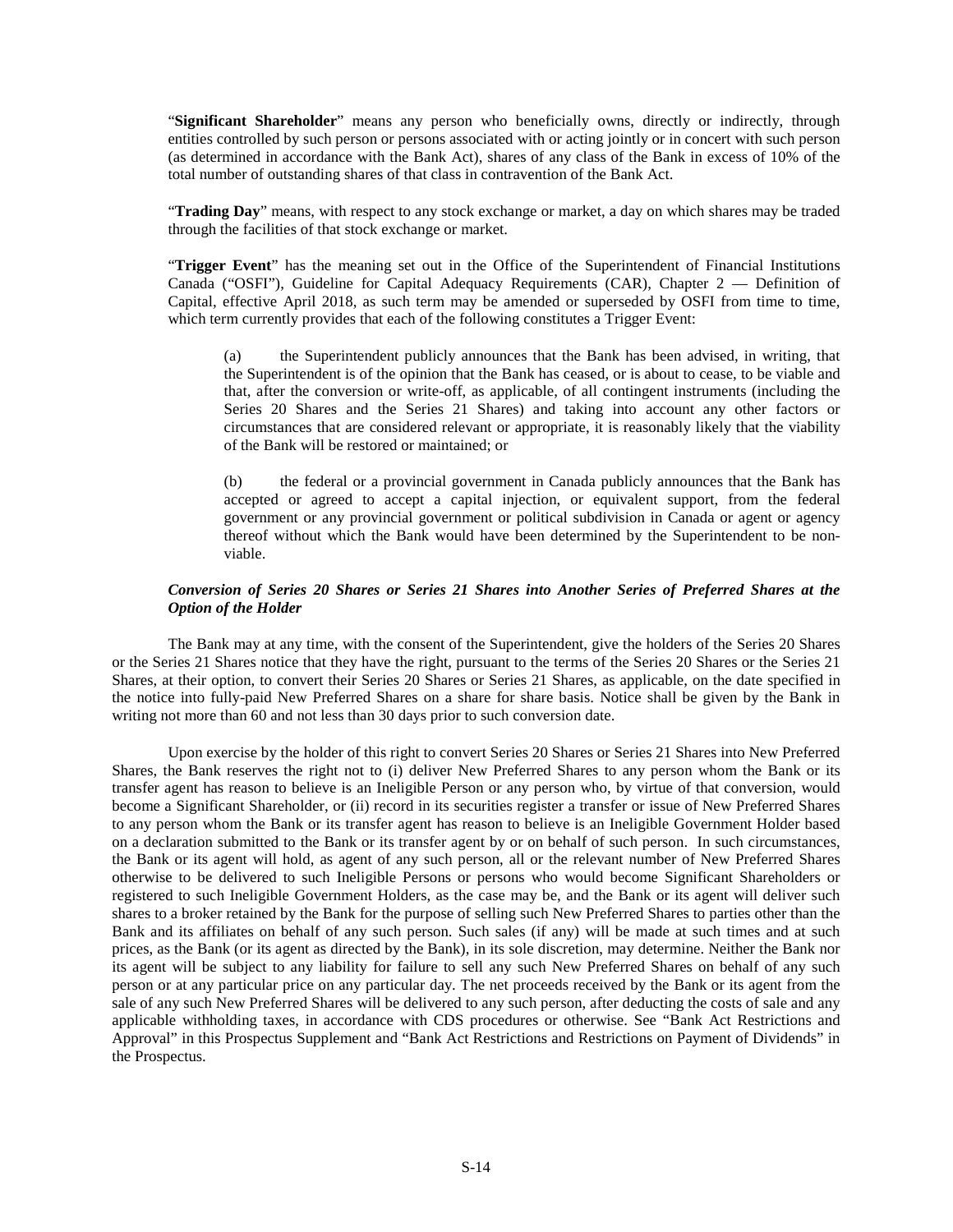### *Conversion of Series 20 Shares or Series 21 Shares into Common Shares upon a Trigger Event*

Upon the occurrence of a Trigger Event, each Series 20 Share and Series 21 Share will be automatically and immediately converted, on a full and permanent basis, without the consent of the holders thereof, into that number of fully-paid Common Shares determined by dividing (a) the product of the Multiplier multiplied by the Share Value in respect of such Series 20 Share or Series 21 Share, as applicable, by (b) the Conversion Price. In any case where the aggregate number of Common Shares to be issued to a holder of Series 20 Shares or Series 21 Shares pursuant to a Contingent Conversion includes a fraction of a Common Share, such number of Common Shares to be issued to such holder shall be rounded down to the nearest whole number of Common Shares and no cash payment shall be made in lieu of such fractional Common Share.

As promptly as practicable after the occurrence of a Trigger Event, the Bank shall announce the Contingent Conversion by way of a press release and shall give notice of the Contingent Conversion to the then registered holders of the Series 20 Shares and the Series 21 Shares. From and after the Contingent Conversion, the Series 20 Shares and the Series 21 Shares will cease to be outstanding, the holders of the Series 20 Shares and the Series 21 Shares will cease to be entitled to dividends on such shares and any certificates representing the Series 20 Shares or the Series 21 Shares, as applicable, will represent only the right to receive upon surrender thereof certificates representing the applicable number of Common Shares described above. A Contingent Conversion shall be mandatory and binding upon both the Bank and all holders of the Series 20 Shares and the Series 21 Shares notwithstanding anything else including: (a) any prior action to or in furtherance of redeeming, exchanging or converting the Series 20 Shares or the Series 21 Shares pursuant to the other terms and conditions of such Series 20 Shares or Series 21 Shares; and (b) any delay in or impediment to the issuance or delivery of the Common Shares to the holders of the Series 20 Shares or the Series 21 Shares. See "Risk Factors" for a discussion of the circumstances that may result in a Trigger Event and the consequences of a Trigger Event to a holder of the Series 20 Shares or the Series 21 Shares.

Upon a Contingent Conversion, the Bank reserves the right not to (i) deliver Common Shares to any person whom the Bank or its transfer agent has reason to believe is an Ineligible Person or any person who, by virtue of the Contingent Conversion, would become a Significant Shareholder, or (ii) record in its securities register a transfer or issue of Common Shares to any person whom the Bank or its transfer agent has reason to believe is an Ineligible Government Holder based on a declaration submitted to the Bank or its transfer agent by or on behalf of such person. In those circumstances, the Bank or its agent will hold, as agent of any such person, all or the relevant number of Common Shares otherwise to be delivered to such Ineligible Persons or persons who would become Significant Shareholders or registered to such Ineligible Government Holders, as the case may be, and the Bank or its agent will deliver such shares to a broker retained by the Bank for the purpose of selling such Common Shares to parties other than the Bank and its affiliates on behalf of any such person. Such sales (if any) will be made at such times and at such prices, as the Bank (or its agent as directed by the Bank), in its sole discretion, may determine. Neither the Bank nor its agent will be subject to any liability for failure to sell any such Common Shares on behalf of any such person or at any particular price on any particular day. The net proceeds received by the Bank or its agent from the sale of any such Common Shares will be delivered to any such person, after deducting the costs of sale and any applicable withholding taxes, in accordance with CDS procedures or otherwise. See "Bank Act Restrictions and Approval" in this Prospectus Supplement and "Bank Act Restrictions and Restrictions on Payment of Dividends" in the Prospectus.

The Floor Price is subject to adjustment in the event of: (a) the issuance of Common Shares or securities exchangeable for or convertible into Common Shares to all or substantially all of the holders of the Common Shares as a stock dividend or similar distribution; (b) the subdivision, redivision or change of the Common Shares into a greater number of shares; or (c) the reduction, combination or consolidation of the Common Shares into a lesser number of shares.

No adjustment of the Floor Price will be required if the amount of such adjustment will be less than 1% of the Floor Price in effect immediately prior to the event giving rise to the adjustment, provided, however, that in such case any adjustment that would otherwise be required then to be made will be carried forward and will be made at the time of and together with the next subsequent adjustment which, together with any adjustment so carried forward, will amount to at least 1% of the Floor Price.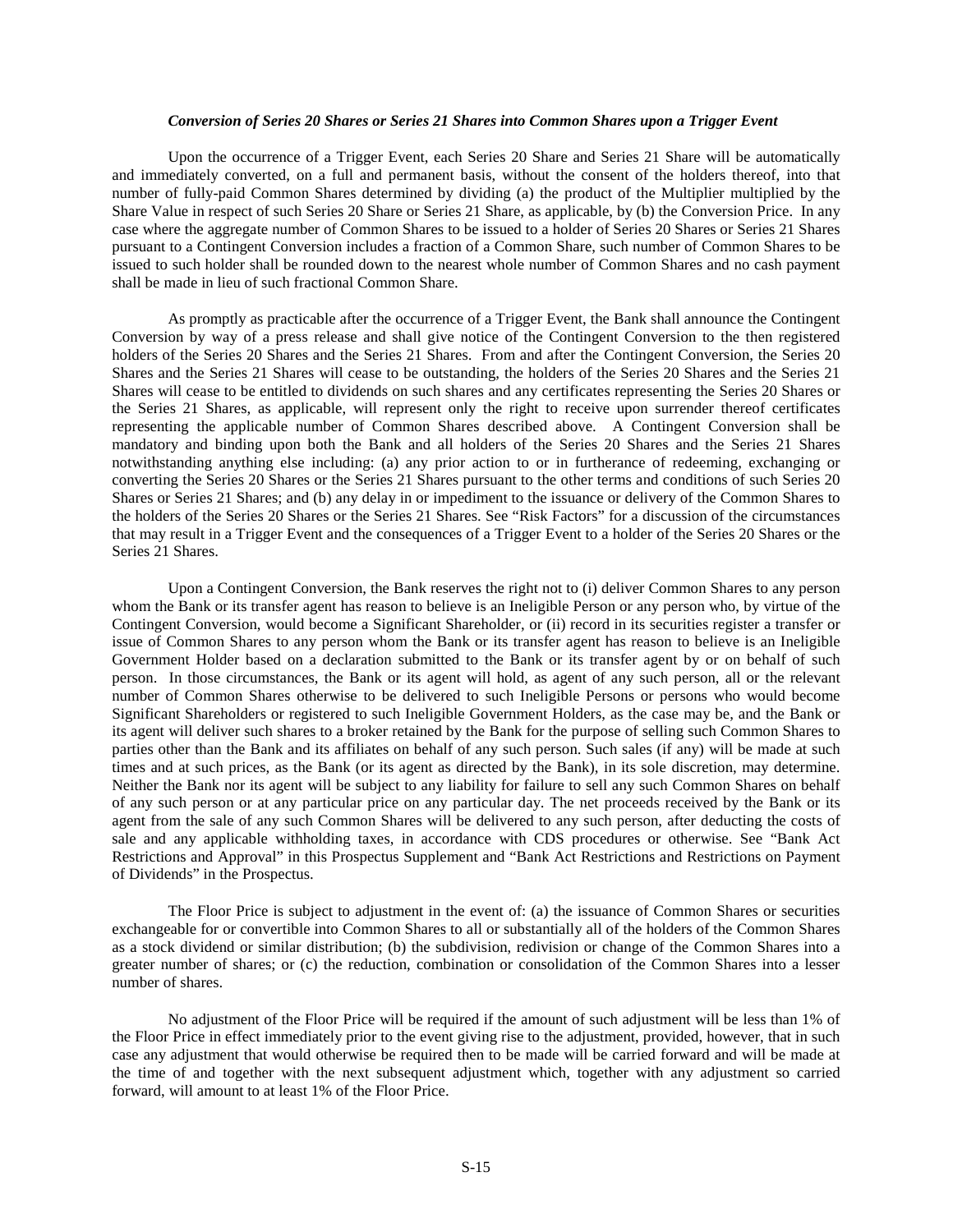In the event of a capital reorganization, consolidation, merger or amalgamation of the Bank or comparable transaction affecting the Common Shares, the Bank shall take all necessary action to ensure that the holders of the Series 20 Shares and the Series 21 Shares receive, pursuant to a Contingent Conversion, after such event, the number of shares or other securities that the holders of such Series 20 Shares and Series 21 Shares would have received if the Contingent Conversion occurred immediately prior to the record date for such event. Notwithstanding any other provision of the Series 20 Shares or the Series 21 Shares, a Contingent Conversion of such shares shall not be an event of default and the only consequence of a Trigger Event under the provisions of such shares will be the conversion of such shares into Common Shares.

# *Purchase for Cancellation*

Subject to the provisions of the Bank Act, including the prior consent of the Superintendent, and to the provisions described below under " —Restrictions on Dividends and Retirement of Series 20 Shares and Series 21 Shares", the Bank may at any time purchase for cancellation any Series 20 Shares or Series 21 Shares at the lowest price or prices at which, in the opinion of the Bank, such shares are obtainable.

# *Rights on Liquidation*

In the event of the liquidation, dissolution or winding-up of the Bank, where a Trigger Event has not occurred, the holders of the Series 20 Shares and the Series 21 Shares will be entitled to receive a sum per share equal to \$25.00, together with the amount of declared and unpaid dividends to the date of payment, before any amount shall be paid or any assets of the Bank distributed to the holders of the Common Shares or other shares ranking junior to the Series 20 Shares and the Series 21 Shares. The holders of the Series 20 Shares and the Series 21 Shares will not be entitled to share in any further distribution of the property or assets of the Bank.

If a Trigger Event occurs, the rights on liquidation described above will not be relevant since all Series 20 Shares and Series 21 Shares will be converted into Common Shares which will rank on parity with all other issued and outstanding Common Shares. See "Risk Factors".

# *Restrictions on Dividends and Retirement of Series 20 Shares and Series 21 Shares*

So long as any Series 20 Shares or Series 21 Shares are outstanding, the Bank will not, without the approval of the holders of the Series 20 Shares or the Series 21 Shares, as applicable, given as specified below under "— Issuance of Additional Series of Class A First Preferred Shares and Amendment of Series 20 Share or Series 21 Share Provisions":

- (a) declare any dividend on the Common Shares or any other shares ranking junior to the Series 20 Shares or the Series 21 Shares (other than stock dividends on shares ranking junior to the Series 20 Shares or the Series 21 Shares); or
- (b) redeem, purchase or otherwise retire any Common Shares or any other shares ranking junior to the Series 20 Shares or the Series 21 Shares (except out of the net cash proceeds of a substantially concurrent issue of shares ranking junior to the Series 20 Shares or the Series 21 Shares); or
- (c) redeem, purchase or otherwise retire: (i) less than all the Series 20 Shares or the Series 21 Shares; or (ii) except pursuant to any purchase obligation, sinking fund, retraction privilege or mandatory redemption provisions attaching to any series of preferred shares of the Bank, any other shares ranking prior to or on a parity with the Series 20 Shares or the Series 21 Shares;

unless, in each case, all dividends on the Series 20 Shares or the Series 21 Shares, as applicable, up to and including those payable on the dividend payment date for the last completed period for which dividends shall be payable and in respect of which the rights of the holders thereof have not been extinguished, and all dividends then accrued on all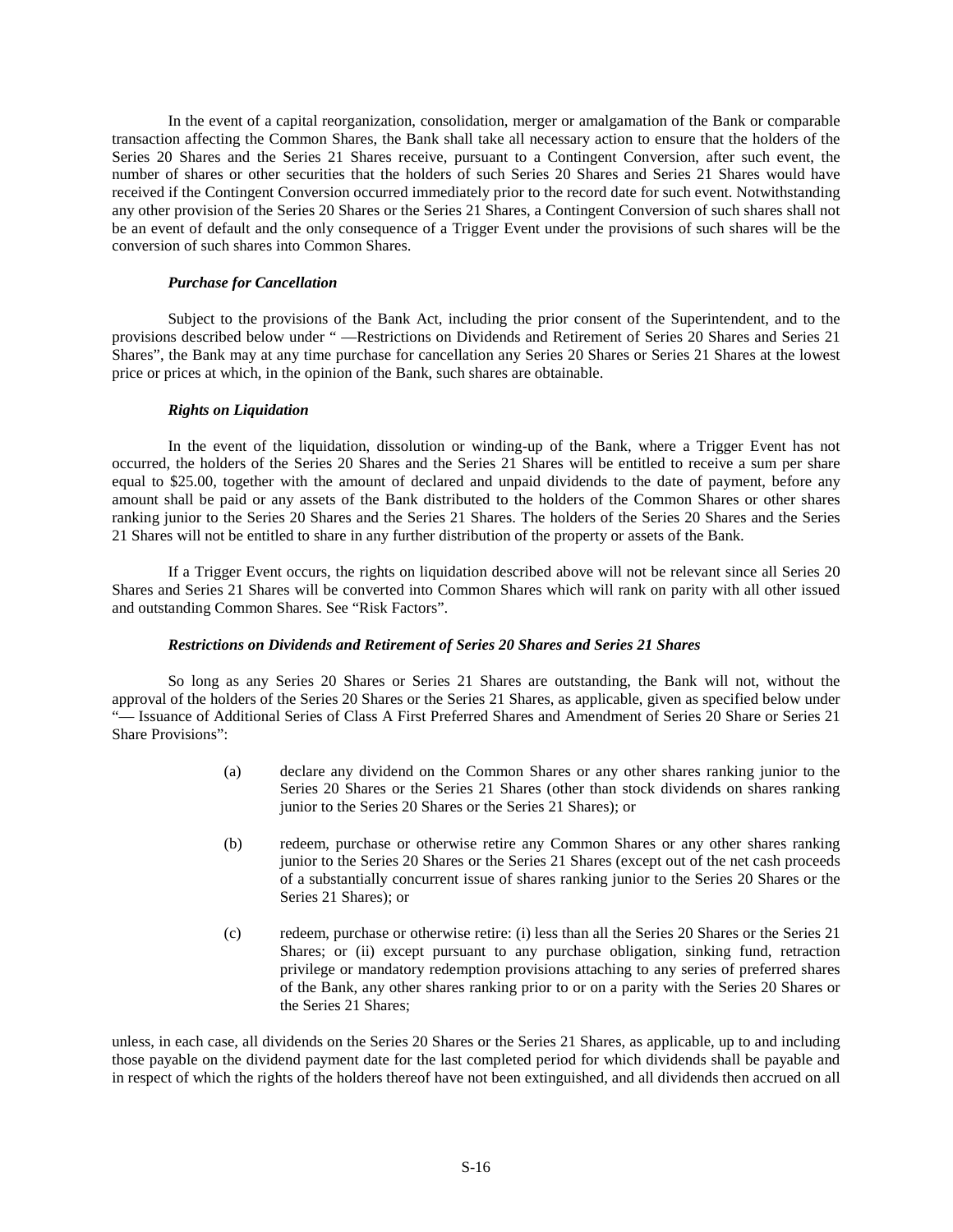other shares ranking prior to or on a parity with the Series 20 Shares or the Series 21 Shares, have been declared and paid or set apart for payment.

### *Issuance of Additional Series of Class A First Preferred Shares and Amendment of Series 20 Share or Series 21 Share Provisions*

The Bank may not, without the prior approval of the holders of the Class A First Preferred Shares (in addition to such approvals as may be required by the Bank Act or any other legal requirement), (i) create or issue any shares ranking in priority to the Class A First Preferred Shares, or (ii) create or issue any additional series of Class A First Preferred Shares or any shares ranking pari passu with the Class A First Preferred Shares, unless at the date of such creation or issuance all cumulative dividends up to and including the last completed period for which such cumulative dividends shall be payable, shall have been declared and paid or set apart for payment in respect of each series of cumulative Class A First Preferred Shares then issued and outstanding and any declared and unpaid non-cumulative dividends shall have been paid or set apart for payment in respect of each series of non-cumulative Class A First Preferred Shares then issued and outstanding. Currently, there are no outstanding Class A First Preferred Shares which carry the right to cumulative dividends.

The provisions attaching to the Series 20 Shares and the Series 21 Shares may not be deleted or varied without such approval as may then be required by the Bank Act, subject to a minimum requirement for approval by at least two-thirds of the votes cast at a meeting of the holders of the Series 20 Shares or the Series 21 Shares, as applicable, duly called for the purpose or by the signature of the holders of at least two-thirds of the Series 20 Shares or the Series 21 Shares outstanding. In addition to the aforementioned approval, the Bank will not without, but may from time to time with, the prior approval of the Superintendent make any such deletion or variation which might affect the classification afforded to the Series 20 Shares or the Series 21 Shares from time to time for capital adequacy requirements pursuant to the Bank Act and the Regulations and Guidelines thereunder.

### *Voting Rights*

The holders of the Series 20 Shares and the Series 21 Shares will not be entitled as such to receive notice of or to attend or to vote at any meeting of the shareholders of the Bank unless and until the first time at which the rights of such holders to any undeclared dividends have been extinguished as described under "— Certain Provisions of the Series 20 Shares as a Series — Dividends on Series 20 Shares" and "— Certain Provisions of the Series 21 Shares as a Series — Dividends on Series 21 Shares" above. In that event, the holders of the Series 20 Shares and the Series 21 Shares will be entitled to receive notice of, and to attend, all meetings of the shareholders at which directors are to be elected and will be entitled to one vote for each share held. The voting rights of the holders of the Series 20 Shares and the Series 21 Shares shall forthwith cease upon the first payment by the Bank of a dividend on the Series 20 Shares or the Series 21 Shares, as applicable, to which the holders are entitled subsequent to the time such voting rights arose. At such time as the rights of such holders to any undeclared dividends on the Series 20 Shares or the Series 21 Shares have again been extinguished, such voting rights will become effective again and so on from time to time.

#### *Tax Election*

The Series 20 Shares and the Series 21 Shares will be "taxable preferred shares" as defined in the Tax Act for purposes of the tax under Part IV.1 of the Tax Act applicable to certain corporate holders of the Series 20 Shares and the Series 21 Shares. The terms of the Series 20 Shares and the Series 21 Shares require the Bank to make the necessary election under Part VI.1 of the Tax Act so that such corporate holders will not be subject to the tax under Part IV.1 of the Tax Act on dividends received (or deemed to be received) on the Series 20 Shares or the Series 21 Shares. See "Canadian Federal Income Tax Considerations".

### *Business Day*

If any action is required to be taken by the Bank on a day that is not a business day, then such action will be taken on or by the next succeeding day that is a business day.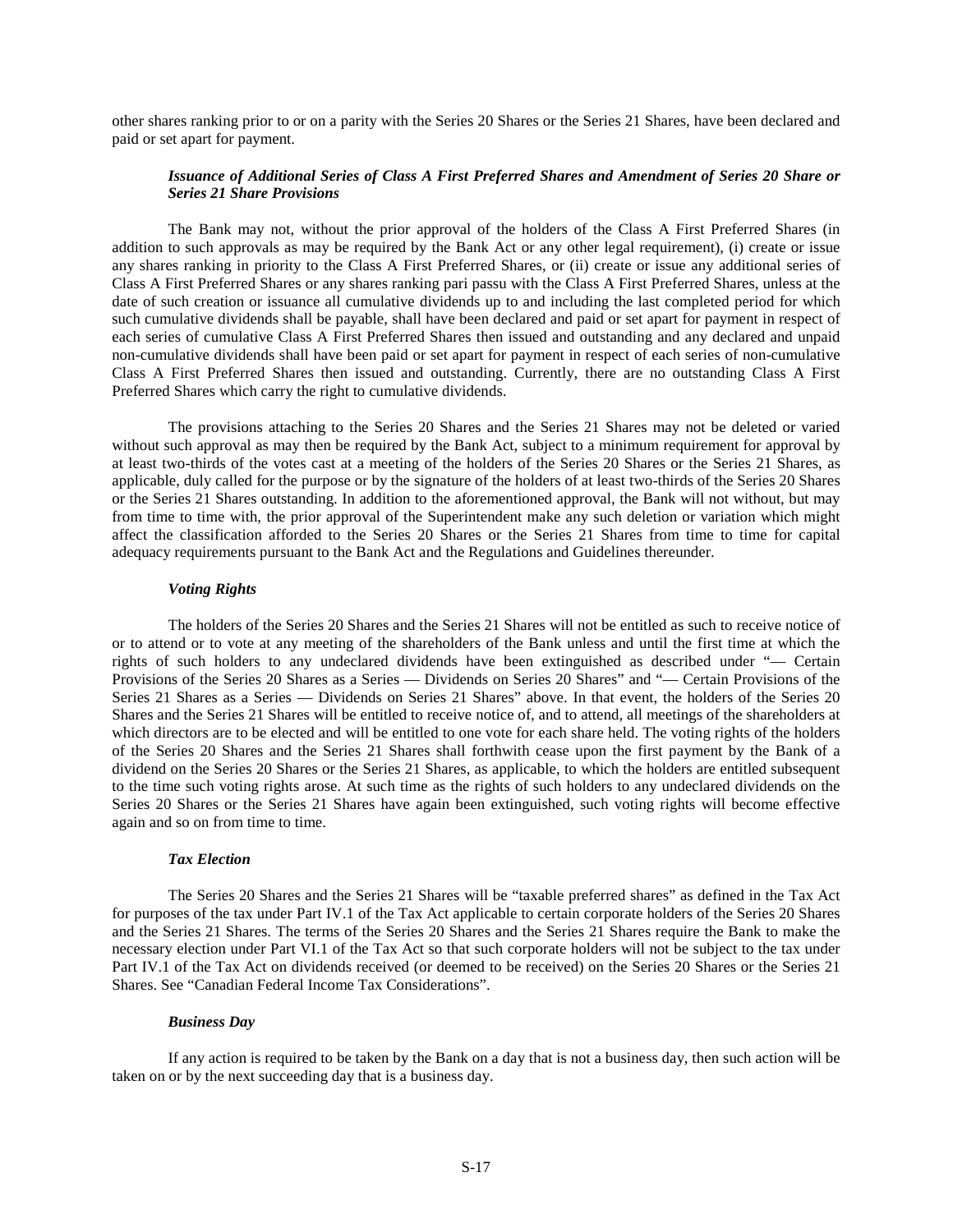#### **Depository Services**

Except as otherwise provided below, the Series 20 Shares and the Series 21 Shares will be issued in "bookentry only" form and must be purchased, transferred, converted or redeemed through participants ("Participants") in the depository service of CDS or its nominee. Each of the Underwriters is a Participant. On the closing of this offering, the Bank will cause a global certificate or certificates representing the Series 20 Shares to be delivered to, and registered in the name of, CDS or its nominee. Except as described below, no purchaser of Series 20 Shares or Series 21 Shares, as applicable, will be entitled to a certificate or other instrument from the Bank or CDS evidencing that purchaser's ownership thereof, and no purchaser will be shown on the records maintained by CDS except through a book-entry account of a Participant acting on behalf of such purchaser. Each purchaser of Series 20 Shares or Series 21 Shares, as applicable, will receive a customer confirmation of purchase from the registered dealer from which the Series 20 Shares or the Series 21 Shares, as applicable, are purchased in accordance with the practices and procedures of that registered dealer. The practices of registered dealers may vary, but generally customer confirmations are issued promptly after execution of a customer order. CDS will be responsible for establishing and maintaining book-entry accounts for its Participants having interests in the Series 20 Shares or the Series 21 Shares, as applicable. Reference in this Prospectus Supplement to a holder of the Series 20 Shares or the Series 21 Shares, as applicable, means, unless the context otherwise requires, the owner of the beneficial interest in the Series 20 Shares or the Series 21 Shares, as applicable.

If the Bank determines, or CDS notifies the Bank in writing, that CDS is no longer willing or able to discharge properly its responsibilities as depository with respect to the Series 20 Shares or the Series 21 Shares, as applicable, and the Bank is unable to locate a qualified successor, or if the Bank at its option elects, or is required by law, to withdraw the Series 20 Shares or the Series 21 Shares, as applicable, from the book-entry system, then the Series 20 Shares or the Series 21 Shares, as applicable, will be issued in fully registered form to holders or their nominees.

## **Transfers**

Transfers of ownership in the Series 20 Shares or the Series 21 Shares, as applicable, will be effected only through records maintained by CDS for such Series 20 Shares or Series 21 Shares, as applicable, with respect to interests of Participants and on the records of Participants with respect to interests of holders other than Participants. The holders of the Series 20 Shares or the Series 21 Shares, as applicable, other than Participants, wishing to purchase, sell or otherwise transfer ownership of or other interests in the Series 20 Shares or the Series 21 Shares, as applicable, may do so only through Participants. The ability of a holder to pledge Series 20 Shares or Series 21 Shares, as applicable, or otherwise take action with respect to such holder's interest in Series 20 Shares or Series 21 Shares, as applicable, (other than through a Participant) may be limited due to the lack of a physical certificate.

### **Payments and Deliveries**

Payments of dividends, if any, or other amounts in respect of Series 20 Shares or Series 21 Shares, as applicable, will be made by or on behalf of the Bank to CDS or its nominee, as the case may be, as the registered holder of the Series 20 Shares or the Series 21 Shares, as applicable, and the Bank understands that such payments will be forwarded by CDS or its nominee in the appropriate amounts to the relevant Participants in accordance with CDS procedures. Deliveries of shares in respect of the exercise of the conversion rights attached to the Series 20 Shares and the Series 21 Shares or the operation of the automatic conversion features of the Series 20 Shares and the Series 21 Shares will be made by or on behalf of the Bank to CDS or its nominee, as the case may be, as the registered holder of the Series 20 Shares or the Series 21 Shares, as applicable, and the Bank understands that such shares will be forwarded by CDS or its nominee in the appropriate amounts to the relevant Participants in accordance with CDS procedures. As long as CDS or its nominee is the sole registered holder of the Series 20 Shares or the Series 21 Shares, as applicable, CDS or its nominee will be considered the sole owner of the Series 20 Shares or the Series 21 Shares, as applicable, for purposes of receiving any payments or deliveries thereon and for all other purposes.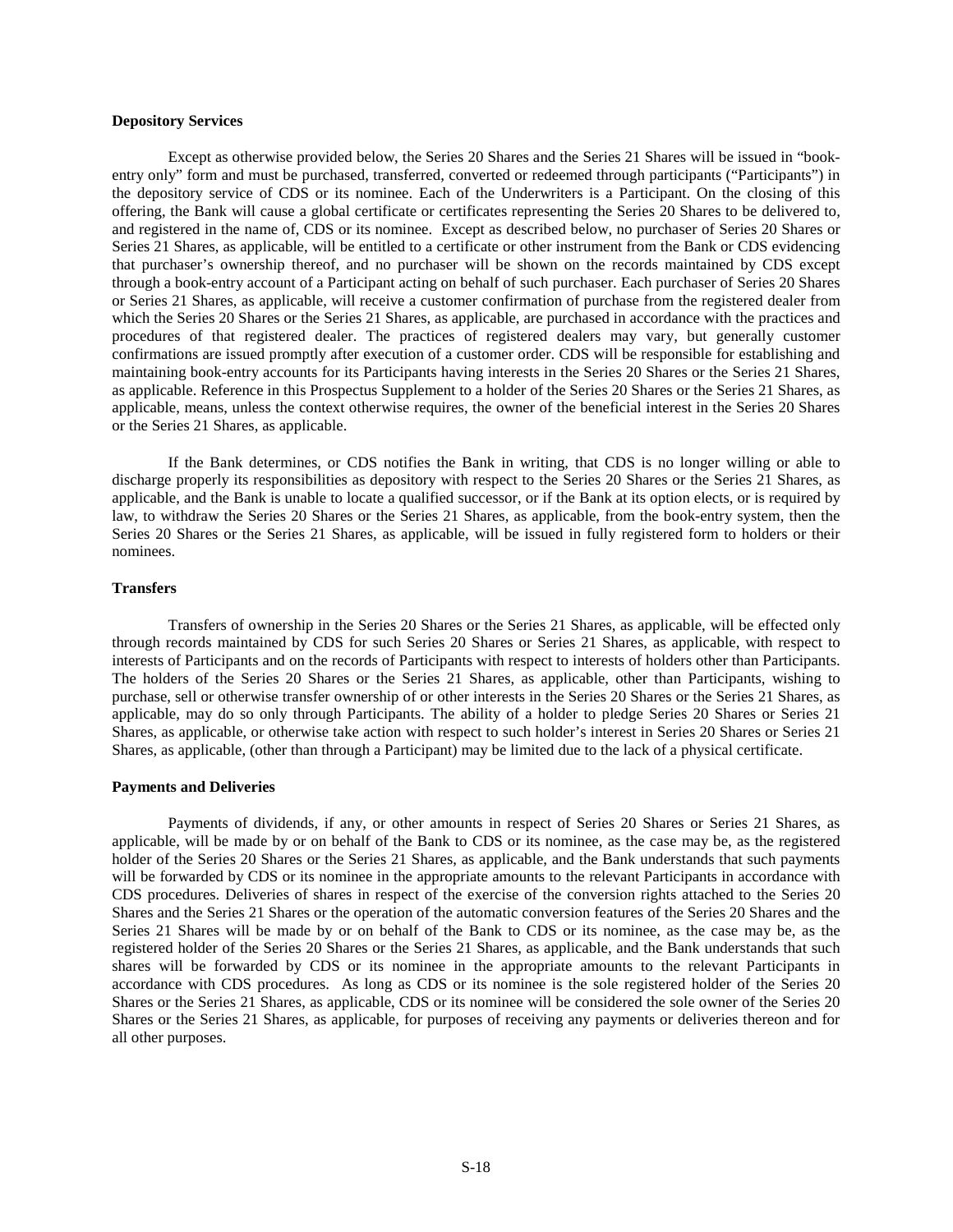# **RATINGS**

The Series 20 Shares have been given a preliminary rating of "Pfd-2" with a Positive trend by DBRS Limited ("DBRS"), "P-2 and "BBB" by S&P Global Ratings, acting through S&P Global Ratings Canada, a business unit of S&P Global Canada Corp. ("S&P"), using S&P's Canadian Scale for preferred shares and S&P's global scale for preferred shares, respectively, and "Baa1 (hyb)" by Moody's Investors Service, Inc. ("Moody's"), a subsidiary of Moody's Corporation.

A "Pfd-2" rating by DBRS is the second highest category granted by DBRS for preferred shares. A reference to "high" or "low" reflects the relative strength within the rating category. The absence of either a "high" or "low" designation indicates the rating is in the middle of the category. DBRS uses three categories of rating trends - "positive", "stable" or "negative" - to provide guidance in respect of its opinion regarding the outlook for the rating of the issuer in question. The rating trend indicates the direction in which DBRS considers the Bank's rating is headed should present tendencies continue. A "P-2" rating by S&P is the second highest of the eight categories used by S&P in its Canadian preferred share rating scale. The "BBB" rating by S&P is the third highest of nine categories used by S&P in its global preferred share scale. A "Baa" rating by Moody's is the fourth highest of the nine categories used by Moody's. Securities rated Baa by Moody's are considered medium-grade and subject to moderate credit risk and as such may possess certain speculative characteristics. The modifier "1" indicates that the obligation ranks in the higher end of the Baa rating category. A "(hyb)" indicator is appended to all ratings of hybrid securities issued by banks, insurers, finance companies, and securities firms.

Credit ratings are intended to provide investors with an independent assessment of the credit quality of an issue or issuer of securities and do not speak to the suitability of particular securities for any particular investor. The credit ratings assigned to the Series 20 Shares may not reflect the potential impact of all risks on the value of the Series 20 Shares. A rating is therefore not a recommendation to buy, sell or hold securities and may be subject to revision or withdrawal at any time by the rating agency.

### **BANK ACT RESTRICTIONS AND APPROVALS**

The Prospectus sets out a summary of the restrictions contained in the Bank Act concerning the declaration and payment of dividends. The Bank does not anticipate that such restrictions will prevent a declaration or payment of dividends on the Series 20 Shares or the Series 21 Shares, as applicable, in the normal course and the Superintendent has not made any direction to the Bank pursuant to the Bank Act regarding its capital or its liquidity.

#### **CANADIAN FEDERAL INCOME TAX CONSIDERATIONS**

In the opinion of McCarthy Tétrault LLP, counsel to the Bank, and Fasken Martineau DuMoulin LLP, counsel to the Underwriters, the following is a summary of the principal Canadian federal income tax considerations generally applicable to a purchaser of Series 20 Shares pursuant to this Prospectus Supplement (a "Holder") who, for purposes of the Tax Act and at all relevant times, is resident or is deemed to be resident in Canada, deals at arm's length with the Bank and each Underwriter and is not affiliated with the Bank or any Underwriter, holds such Series 20 Shares and will hold any Series 21 Shares, New Preferred Shares and Common Shares as capital property and is not exempt from tax under Part I of the Tax Act. Generally, the Series 20 Shares, Series 21 Shares, New Preferred Shares and Common Shares will be considered to constitute capital property to a Holder provided that the Holder does not acquire or hold such shares in the course of carrying on a business of trading or dealing in securities or as part of an adventure or concern in the nature of trade. Certain Holders who might not otherwise be considered to hold their Series 20 Shares, Series 21 Shares, New Preferred Shares or Common Shares as capital property may, in certain circumstances, be entitled to have such shares and all of their other "Canadian securities", as defined in the Tax Act, owned by them in the taxation year of the election and any subsequent taxation year treated as capital property by making the irrevocable election permitted under subsection 39(4) of the Tax Act.

This summary is not applicable to a purchaser an interest in which is a "tax shelter investment" (as defined in the Tax Act), to a purchaser who has elected to determine its Canadian tax results in a currency (other than Canadian currency) that is a "functional currency" (as defined in the Tax Act), to a purchaser who is a "financial institution" (as defined in the Tax Act) for purposes of certain rules applicable to securities held by financial institutions (referred to as the "mark-to-market" rules) or a purchaser that enters into a "derivative forward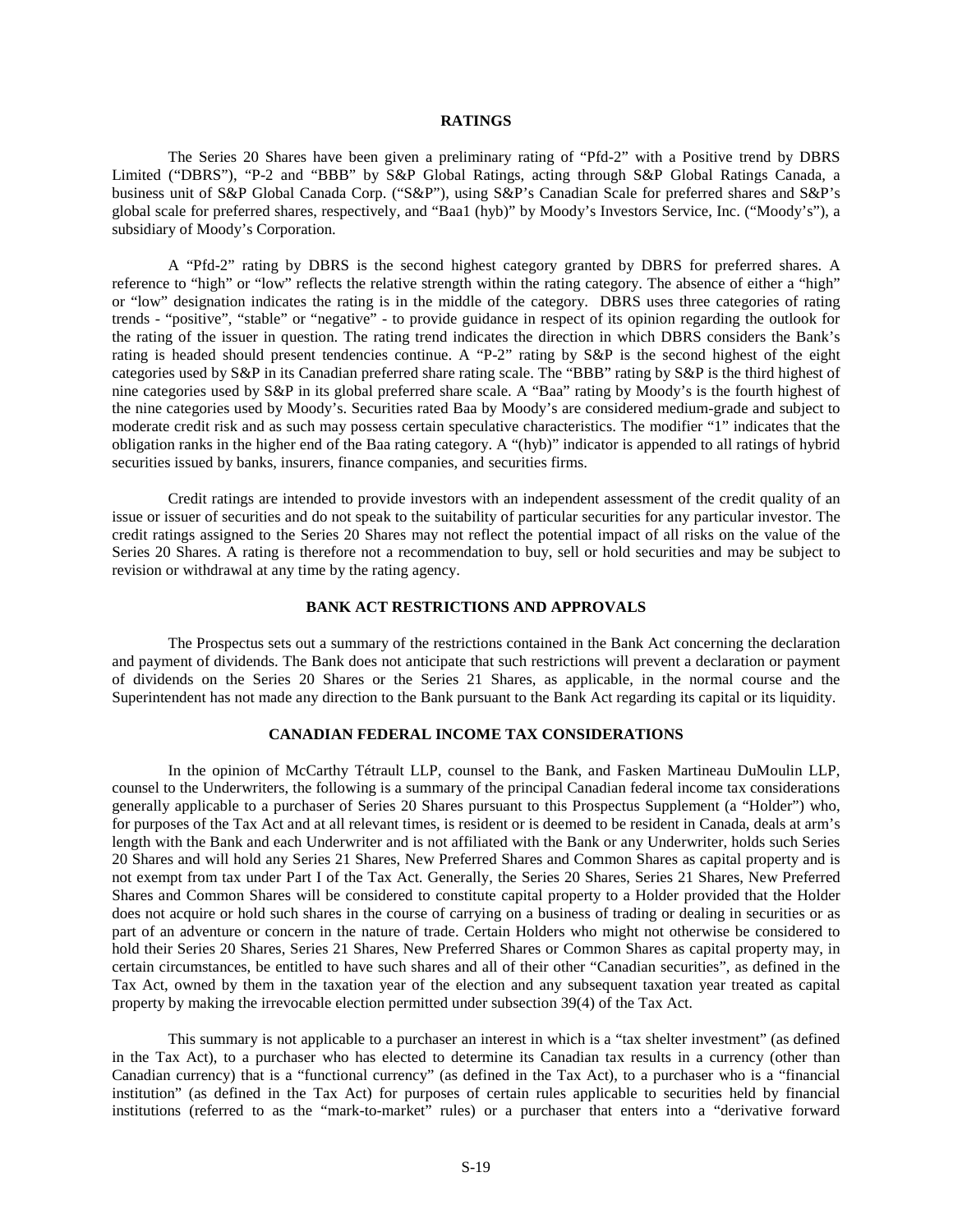agreement" (as defined in the Tax Act) with respect to, or that, under or part of a "dividend rental arrangement" (as defined in the Tax Act), received dividends on, Series 20 Shares, Series 21 Shares, New Preferred Shares or Common Shares. Such purchasers should consult their own tax advisors. Furthermore, this summary is not applicable to a purchaser that is a "specified financial institution" (as defined in the Tax Act) that receives or is deemed to receive, alone or together with persons with whom it does not deal at arm's length, in the aggregate dividends in respect of more than 10% of the Series 20 Shares, New Preferred Shares or Series 21 Shares, as the case may be, outstanding at the time a dividend is (or is deemed to be) received. This summary also assumes that all issued and outstanding Series 20 Shares, Series 21 Shares and New Preferred Shares are listed on a designated stock exchange in Canada (as defined in the Tax Act, such as the TSX) at the time dividends are (or are deemed to be) paid or received on such shares.

This summary is based upon the current provisions of the Tax Act and the regulations issued thereunder in force as of the date hereof, all specific proposals to amend the Tax Act and the regulations thereunder publicly announced by or on behalf of the Minister of Finance (Canada) prior to the date hereof (the "Tax Proposals") and counsel's understanding of the current administrative policies and assessing practices of the Canada Revenue Agency (the "CRA") published in writing by the CRA prior to the date hereof. This summary is not exhaustive of all possible Canadian federal income tax considerations, and, except for the Tax Proposals, does not take into account or anticipate any changes in law or CRA administrative policies or assessing practices, whether by way of legislative, governmental or judicial decision or action, nor does it take into account or consider any other federal tax considerations or any provincial, territorial or foreign tax considerations, which may differ materially from those discussed herein. While this summary assumes that the Tax Proposals will be enacted in the form proposed, no assurance can be given that this will be the case, and no assurance can be given that judicial, legislative or administrative changes will not modify or change the statements below.

**This summary is of a general nature only and is not, and is not intended to be, and should not be construed to be, legal or tax advice to any particular Holder and no representation with respect to the income tax consequences to any particular Holder is made. Prospective purchasers of Series 20 Shares should consult their own tax advisors with respect to the tax consequences of acquiring, holding and disposing of Series 20 Shares, Series 21 Shares, New Preferred Shares or Common Shares having regard to their own particular circumstances.**

# **Dividends**

Dividends (including deemed dividends) received on the Series 20 Shares, Series 21 Shares**,** New Preferred Shares or Common Shares by an individual (other than certain trusts) will be included in the individual's income and generally will be subject to the gross-up and dividend tax credit rules normally applicable to taxable dividends received from taxable Canadian corporations, including the enhanced gross-up and dividend tax credit rules applicable to any dividends designated by the Bank as eligible dividends in accordance with the provisions of the Tax Act. Dividends (including deemed dividends) received on the Series 20 Shares, Series 21 Shares**,** New Preferred Shares or Common Shares by a corporation to which this summary applies will be included in computing its income and will generally be deductible in computing its taxable income.

The Series 20 Shares, New Preferred Shares and Series 21 Shares will be "taxable preferred shares" as defined in the Tax Act for purposes of the tax under Part IV.1 of the Tax Act applicable to certain corporate Holders of the Series 20 Shares, New Preferred Shares and Series 21 Shares. The terms of the Series 20 Shares and the Series 21 Shares require the Bank to make the necessary election under Part VI.1 of the Tax Act so that such corporate Holders will not be subject to tax under Part IV.1 of the Tax Act on dividends received (or deemed to be received) on the Series 20 Shares and the Series 21 Shares.

A "private corporation", as defined in the Tax Act, or any other Canadian resident corporation controlled, whether by reason of a beneficial interest in one or more trusts or otherwise, by or for the benefit of an individual (other than a trust) or a related group of individuals (other than trusts), will generally be liable to pay a refundable tax under Part IV of the Tax Act on dividends received (or deemed to be received) on the Series 20 Shares, Series 21 Shares, New Preferred Shares and Common Shares to the extent such dividends are deductible in computing its taxable income.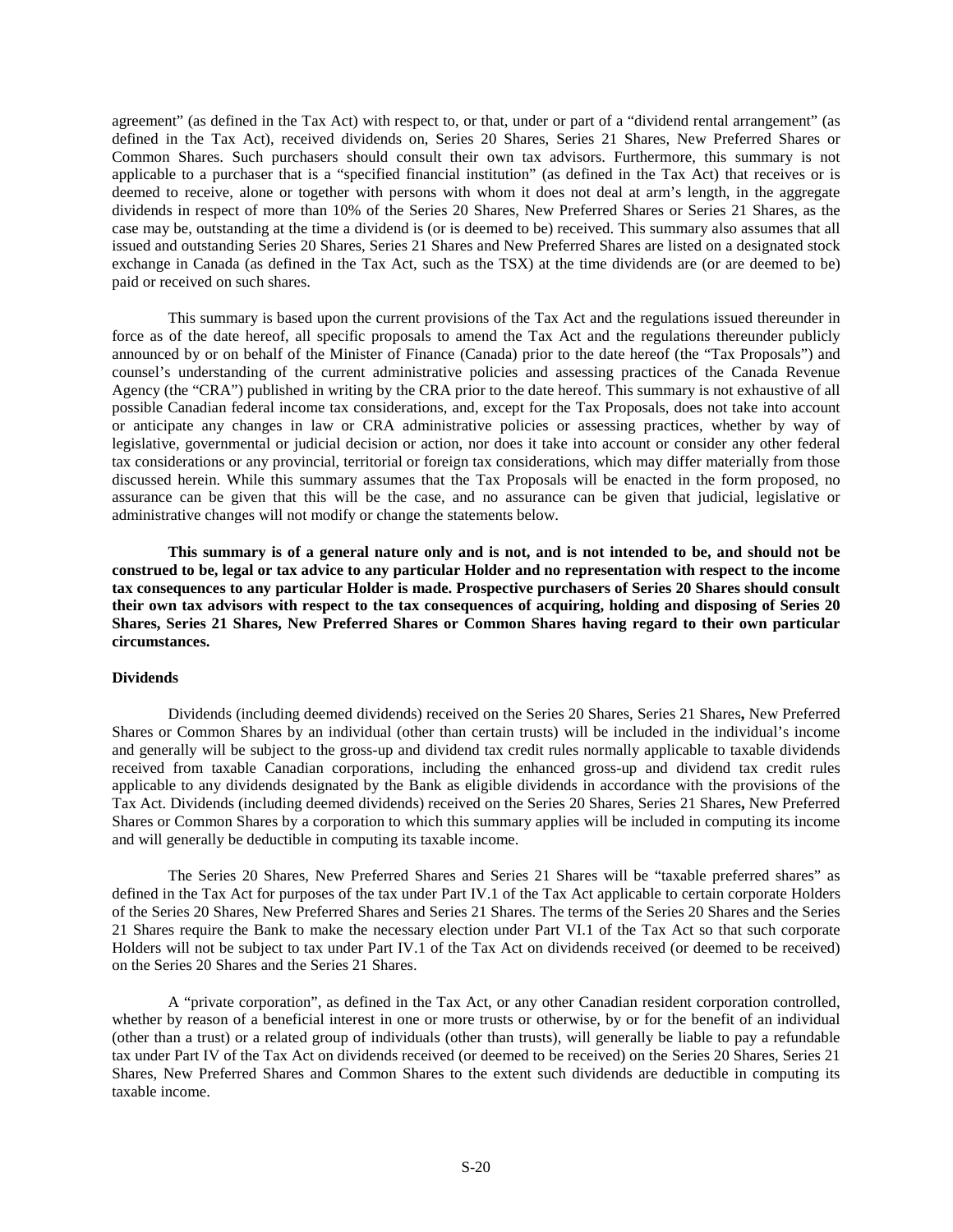### **Dispositions**

A Holder who disposes of or is deemed to dispose of Series 20 Shares, Series 21 Shares, New Preferred Shares or Common Shares (including on a redemption of the shares or other acquisition by the Bank, but not including a conversion) will generally realize a capital gain (or sustain a capital loss) to the extent that the proceeds of disposition, net of any reasonable costs of disposition, exceed (or are less than) the adjusted cost base of such shares to such Holder immediately before the disposition or deemed disposition. The amount of any deemed dividend arising on the redemption, acquisition or cancellation by the Bank of Series 20 Shares, Series 21 Shares, New Preferred Shares or Common Shares (described below) generally will not be included in computing the proceeds of disposition to a Holder for purposes of computing the capital gain or capital loss arising on the disposition of such shares. If the Holder is a corporation, any capital loss realized on a disposition or deemed disposition of Series 20 Shares, Series 21 Shares, New Preferred Shares or Common Shares may in certain circumstances be reduced by the amount of any dividends, including deemed dividends, which have been received on such shares, or any shares which were converted or exchanged for such shares, to the extent and under circumstances prescribed by the Tax Act. Analogous rules apply to a partnership or trust of which a corporation, trust or partnership is a member or beneficiary.

### **Redemption**

If the Bank redeems for cash or otherwise acquires Series 20 Shares, Series 21 Shares, New Preferred Shares or Common Shares other than by a purchase in the manner in which shares are normally purchased by a member of the public in the open market or by reason of a conversion, the Holder will be deemed to have received a dividend equal to the amount, if any, paid by the Bank, including any redemption premium, in excess of the paid-up capital (as determined for purposes of the Tax Act) of such shares at such time. The difference between the amount paid and the amount of the deemed dividend will be treated as proceeds of disposition for the purposes of computing the capital gain or capital loss arising on the disposition of such shares. In the case of a corporate shareholder, it is possible that in certain circumstances all or part of the amount so deemed to be a dividend may be treated as proceeds of disposition and not as a dividend.

### **Conversion**

The conversion of the Series 20 Shares into Series 21 Shares, New Preferred Shares or Common Shares and the conversion of Series 21 Shares into Series 20 Shares, New Preferred Shares or Common Shares will be deemed not to be a disposition of property and accordingly will not give rise to any capital gain or capital loss. The cost to a Holder of Series 21 Shares, Series 20 Shares, New Preferred Shares or Common Shares, as the case may be, received on the conversion will be deemed to be equal to the Holder's adjusted cost base of the converted Series 20 Shares, Series 21 Shares or New Preferred Shares, as the case may be, immediately before the conversion. The adjusted cost base of the Series 20 Shares, Series 21 Shares, New Preferred Shares or Common Shares, respectively, held by a Holder will be subject to the cost averaging rules in the Tax Act.

#### **Taxation of Capital Gains and Capital Losses**

Generally, a Holder is required to include in computing its income for a taxation year one-half of the amount of any capital gain (a "taxable capital gain") realized by the Holder in the year. Subject to and in accordance with the provisions of the Tax Act, a Holder is required to deduct one-half of the amount of any capital loss (an "allowable capital loss") realized in a taxation year from taxable capital gains realized by the Holder in the year and allowable capital losses in a taxation year in excess of taxable capital gains in the taxation year may be carried back and deducted in any of the three preceding taxation years or carried forward and deducted in any subsequent taxation year against net taxable capital gains realized in such years.

#### **Additional Refundable Tax**

A Holder that is a Canadian-controlled private corporation (as defined in the Tax Act) may be liable to pay an additional refundable tax on certain investment income including amounts in respect of taxable capital gains.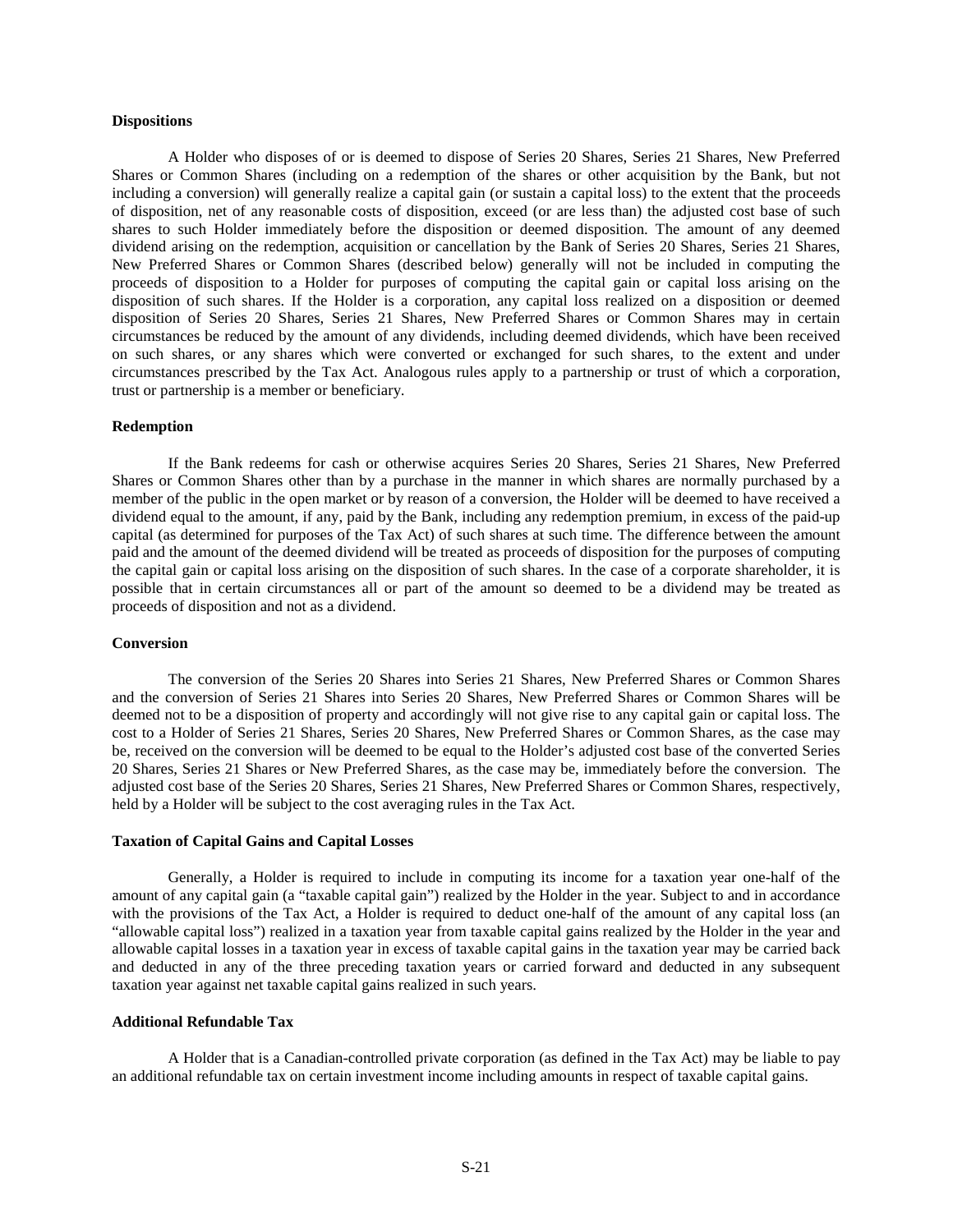## **Alternative Minimum Tax**

Capital gains realized and dividends received (or deemed to be received) by an individual (including certain trusts) may give rise to a liability for alternative minimum tax.

#### **EARNINGS COVERAGE**

The Bank's dividend requirements on all its outstanding preferred shares, after adjustment for new issues, including the issue of the Series 20 Shares, and retirement and adjusted to a before-tax equivalent using an effective tax rate of 18.3% for the twelve months ended October 31, 2017, amounted to \$272.6 million for the twelve months ended October 31, 2017 and \$303.5 million for the twelve months ended July 31, 2018 (using an effective tax rate of 23.1%). The Bank's interest and dividend requirements on all subordinated notes and debentures, preferred shares and liabilities for capital trust securities, after adjustment for new issues and retirement, amounted to \$815.9 million for the twelve months ended October 31, 2017 and \$907.8 million for the twelve months ended July 31, 2018. The Bank's reported net income, before interest on subordinated debt and liabilities for preferred shares and capital trust securities and income taxes was \$12,716 million for the twelve months ended October 31, 2017, and \$13,966 million for the twelve months ended July 31, 2018 which was 15.6 and 15.4 times the Bank's aggregate dividend and interest requirement for the respective periods.

On an adjusted basis, the Bank's net income before interest on subordinated debt and liabilities for preferred shares and capital trust securities and income taxes for the twelve months ended October 31, 2017, was \$12,807 million, and \$14,139 million for the twelve months ended July 31, 2018, which was 15.7 and 15.6 times the Bank's aggregate dividend and interest requirement for the respective periods.

The Bank's financial results are prepared in accordance with International Financial Reporting Standards ("IFRS"), the current generally accepted accounting principles ("GAAP"). The Bank refers to results prepared in accordance with IFRS as "reported" results. The Bank also utilizes non-GAAP financial measures referred to as "adjusted" results to assess each of its businesses and to measure overall Bank performance. To arrive at adjusted results, the Bank removes "items of note" from reported results. The items of note relate to items which management does not believe are indicative of underlying business performance. The Bank believes that adjusted results provide the reader with a better understanding of how management views the Bank's performance. As explained, adjusted results are different from reported results determined in accordance with IFRS. Adjusted results, items of note, and related terms used herein are not defined terms under IFRS, and, therefore, may not be comparable to similar terms used by other issuers. Please refer to the "Financial Results Overview" section of the Bank's 2017 MD&A and the "How We Performed" section of the Q3 2018 MD&A for a reconciliation between the Bank's reported and adjusted results.

### **PLAN OF DISTRIBUTION**

Under an underwriting agreement (the "Underwriting Agreement") dated as of September 6, 2018 between the Bank and TD Securities Inc. and the other underwriters whose names appear under the heading "Certificate of the Underwriters" (together, the "Underwriters"), the Bank has agreed to sell and the Underwriters have severally agreed to purchase on September 13, 2018 or such later date as may be agreed upon, but not later than October 12, 2018, subject to the terms and conditions stated therein, all but not less than all of the 16,000,000 Series 20 Shares at a price of \$25.00 per share payable in cash to the Bank against delivery of such Series 20 Shares. The obligations of the Underwriters under the Underwriting Agreement may be terminated if there should occur conditions of national or international consequence which may seriously adversely affect the Canadian financial markets and may also be terminated upon the occurrence of certain stated events. The Underwriters are, however, obligated to take up and pay for all of the Series 20 Shares if any Series 20 Shares are purchased under the Underwriting Agreement.

The Underwriting Agreement provides that the Underwriters will be paid a fee equal to \$0.25 per share in respect of Series 20 Shares sold to certain institutions and \$0.75 per share in respect of all other Series 20 Shares sold, on account of underwriting services rendered in connection with this offering, which fees will be paid out of the general funds of the Bank.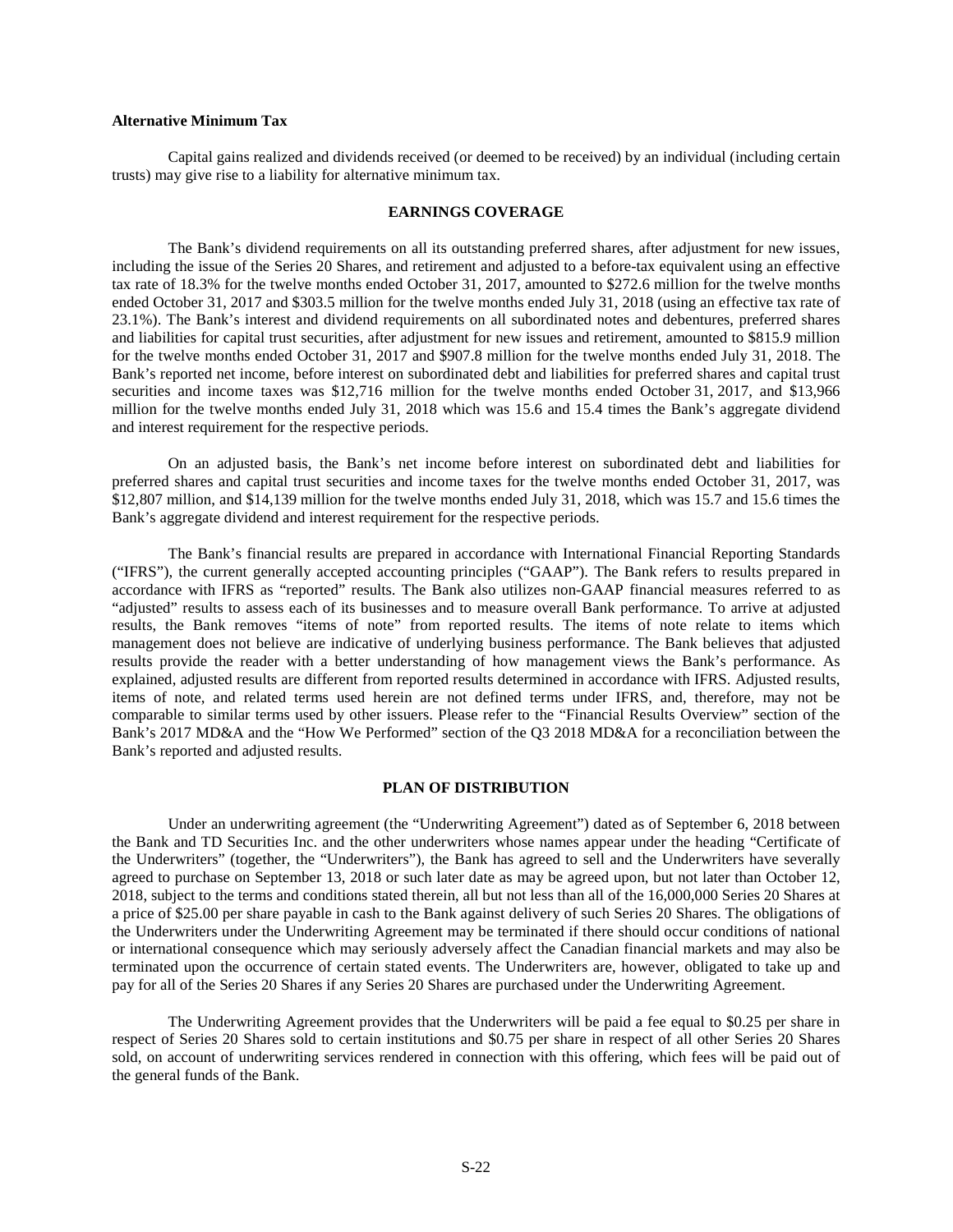The Underwriters may not, throughout the period of distribution, bid for or purchase the Series 20 Shares. The foregoing restriction is subject to certain exceptions, on the condition that the bid or purchase not be engaged in for the purpose of creating actual or apparent active trading in, or raising the price of the Series 20 Shares. These exceptions include a bid or purchase permitted under the Universal Market Integrity Rules administered by the Investment Industry Regulatory Organization of Canada relating to market stabilization and passive market-making activities and a bid or purchase made for and on behalf of a customer where the order was not solicited during the period of distribution. The Bank has been advised that, in connection with this offering and subject to the foregoing, the Underwriters may over-allot or effect transactions which stabilize or maintain the market price of the Series 20 Shares at a level above that which might otherwise prevail in the open market. Such transactions, if commenced, may be discontinued at any time.

The Underwriters propose to offer the Series 20 Shares initially at the offering price specified on the front cover of this Prospectus Supplement. After the Underwriters have made a reasonable effort to sell all of the Series 20 Shares at the price specified on the cover page, the offering price may be decreased and may be further changed from time to time to an amount not greater than that set out on the cover page.

The TSX has conditionally approved the listing of the Series 20 Shares, the Series 21 Shares and the underlying Common Shares that would be issued upon a Contingent Conversion subject to the Bank fulfilling all of the requirements of the TSX on or before December 6, 2018.

TD Securities Inc., one of the Underwriters, is a wholly-owned subsidiary of the Bank. By virtue of such ownership, the Bank is a related and connected issuer of TD Securities Inc. under applicable securities legislation. The decision to distribute the Series 20 Shares and the determination of the terms of the distribution were made through negotiations between the Bank on the one hand and the Underwriters on the other hand. TD Securities Inc. will not receive any benefit in connection with this offering, other than its share of the Underwriters' fee payable by the Bank.

Under applicable securities laws, RBC Dominion Securities Inc. ("RBC Securities") and Scotia Capital Inc. ("Scotia") are independent underwriters in connection with this offering and are not related or connected to the Bank or to TD Securities Inc. In that capacity, RBC Securities and Scotia have participated with all other Underwriters in due diligence meetings relating to this Prospectus Supplement with the Bank and its representatives and each of RBC Securities and Scotia has reviewed this Prospectus Supplement and has had the opportunity to propose such changes to this Prospectus Supplement as it considered appropriate. In addition, RBC Securities and Scotia have participated, together with the other Underwriters, in the structuring and pricing of this offering.

### **RISK FACTORS**

An investment in the Series 20 Shares is subject to certain risks including those set out in the Prospectus and the following. From time to time, the stock market experiences significant price and volume volatility that may affect the market price of the Series 20 Shares, the Series 21 Shares and the Common Shares for reasons unrelated to the Bank's performance. Also, the financial markets are generally characterized by extensive interconnections among financial institutions. As such, financial difficulties experienced, or a perception in the marketplace of such difficulties, by other financial institutions in Canada, the United States or other countries could adversely affect the Bank and the market price of the Series 20 Shares, the Series 21 Shares and the Common Shares. Additionally, the Series 20 Shares and the Common Shares are, and the Series 21 Shares will be, subject to market value fluctuations based upon factors which influence the Bank's operations, such as legislative or regulatory developments, competition, technological change and global capital market activity.

#### *Automatic Conversion into Common Shares Upon a Trigger Event*

Upon the occurrence of a Trigger Event, an investment in the Series 20 Shares or the Series 21 Shares will automatically become an investment in fully-paid Common Shares without the consent of the holder. See "Details of the Offering — Certain Provisions Common to the Series 20 Shares and the Series 21 Shares — Conversion of Series 20 Shares or Series 21 Shares into Common Shares upon a Trigger Event". After a Contingent Conversion, a holder of Series 20 Shares or Series 21 Shares will no longer have any rights as a preferred shareholder of the Bank and will only have rights as a common shareholder. While the Series 20 Shares, the Series 21 Shares and the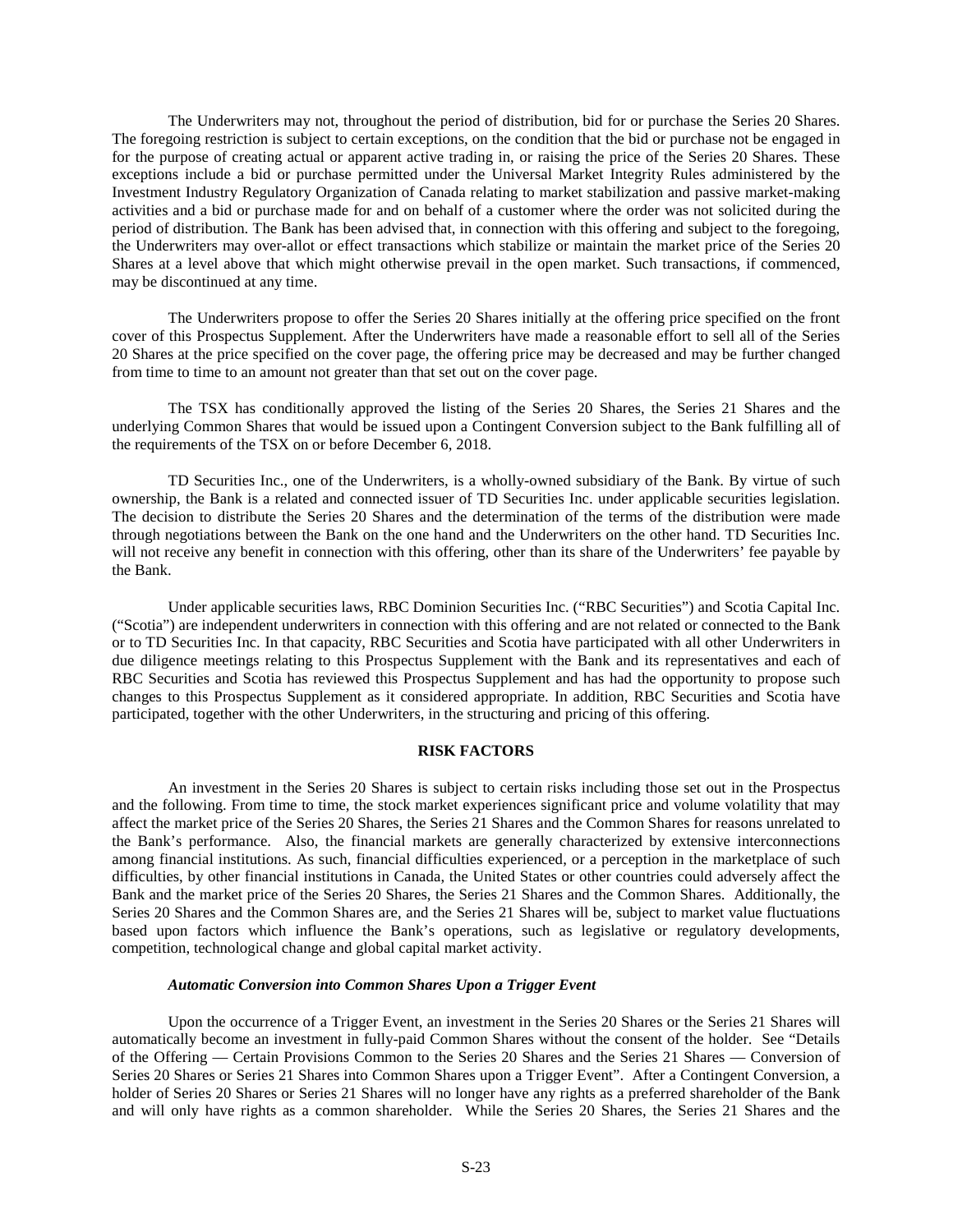Common Shares are all equity capital of the Bank, the claims of holders of Series 20 Shares and Series 21 Shares have certain priority of payment over the claims of holders of Common Shares. Given the nature of a Trigger Event, a holder of Series 20 Shares or Series 21 Shares will become a holder of Common Shares at a time when the Bank's financial condition has deteriorated and, as such, the terms of the Series 20 Shares and Series 21 Shares with respect to priority and rights upon liquidation will not be relevant. If the Bank were to become insolvent or wound-up after the occurrence of a Trigger Event, the holders of the Common Shares may receive, if anything, substantially less than the holders of the Series 20 Shares or the Series 21 Shares might have received had the Series 20 Shares or the Series 21 Shares not been converted into Common Shares. A Contingent Conversion may also occur at a time when a federal or provincial government or other government agency in Canada has provided, or will provide, a capital injection or equivalent support, the terms of which may rank in priority to the Common Shares with respect to the payment of dividends, rights on liquidation or other terms.

### *A Trigger Event Involves a Subjective Determination Outside the Bank's Control*

The decision as to whether a Trigger Event will occur is a subjective determination by the Superintendent that the Bank has ceased, or is about to cease, to be viable and that the conversion of all contingent instruments is reasonably likely, taking into account any other factors or circumstances that are considered relevant or appropriate by the Superintendent, to restore or maintain the viability of the Bank. See the definition of Trigger Event under "Details of the Offering — Certain Provisions Common to the Series 20 Shares and the Series 21 Shares — Definition of Terms".

OSFI has stated that the Superintendent will consult with the Canada Deposit Insurance Corporation, the Bank of Canada, the Department of Finance and the Financial Consumer Agency of Canada prior to making a determination as to the non-viability of a financial institution. The conversion of contingent instruments alone may not be sufficient to restore an institution to viability and other public sector interventions, including liquidity assistance, could be required along with the conversion of contingent instruments to maintain an institution as a going concern.

In assessing whether the Bank has ceased, or is about to cease, to be viable and that, after the conversion of all contingent instruments, it is reasonably likely that the viability of the Bank will be restored or maintained, OSFI has stated that the Superintendent will consider, in consultation with the authorities referred to above, all relevant facts and circumstances. Those facts and circumstances could include, in addition to other public sector interventions, a consideration of whether, among other things:

- the assets of the Bank are, in the opinion of the Superintendent, sufficient to provide adequate protection to the Bank's depositors and creditors;
- the Bank has lost the confidence of depositors or other creditors and the public (for example, ongoing increased difficulty in obtaining or rolling over short-term funding);
- the Bank's regulatory capital has, in the opinion of the Superintendent, reached a level, or is eroding in a manner, that may detrimentally affect its depositors and creditors;
- the Bank has failed to pay any liability that has become due and payable or, in the opinion of the Superintendent, the Bank will not be able to pay its liabilities as they become due and payable;
- the Bank has failed to comply with an order of the Superintendent to increase its capital;
- in the opinion of the Superintendent, any other state of affairs exists in respect of the Bank that may be materially prejudicial to the interests of the Bank's depositors or creditors or the owners of any assets under the Bank's administration; and
- the Bank is unable to recapitalize on its own through the issuance of Common Shares or other forms of regulatory capital (for example, no suitable investor or group of investors exists that is willing or capable of investing in sufficient quantity and on terms that will restore the Bank's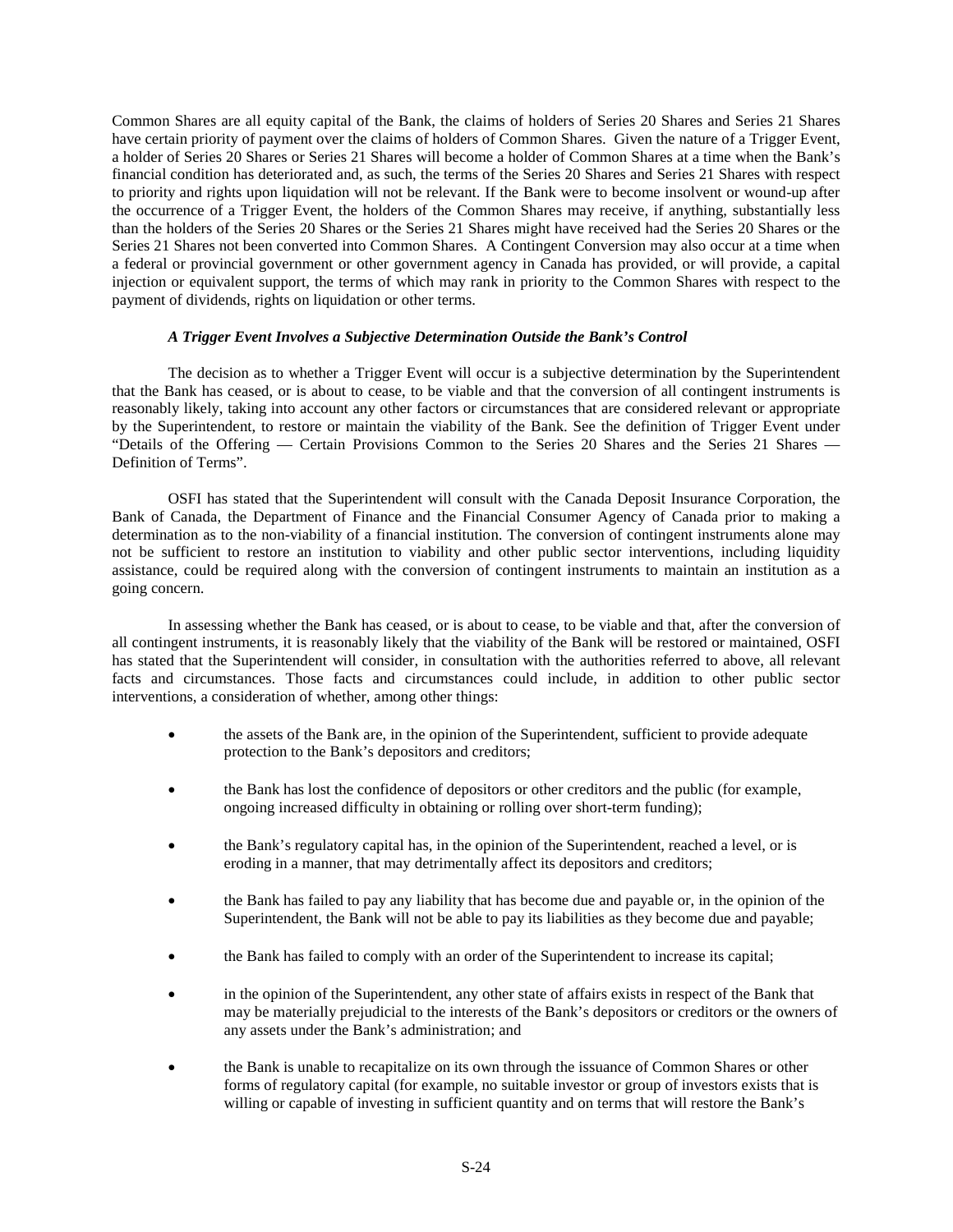viability, nor is there any reasonable prospect of such an investor emerging in the near-term in the absence of conversion of contingent instruments).

If a Contingent Conversion occurs, then the interests of the Bank's depositors, other creditors of the Bank, and holders of the Bank's securities which are not contingent instruments will all rank in priority to the holders of contingent instruments, including the Series 20 Shares and the Series 21 Shares. The Superintendent retains full discretion to choose not to trigger non-viable contingent capital notwithstanding a determination that the Bank has ceased, or is about to cease, to be viable. Under such circumstances, the holders of the Series 20 Shares and the Series 21 Shares could be exposed to losses through the use of other resolution tools or in liquidation.

### *Number and Value of Common Shares to be Received on Contingent Conversion is Variable*

The number of Common Shares to be received for each Series 20 Share and each Series 21 Share upon a Contingent Conversion is calculated by reference to the prevailing market price of Common Shares immediately prior to a Trigger Event, subject to the Floor Price. See "Details of the Offering — Certain Provisions Common to the Series 20 Shares and the Series 21 Shares — Conversion of Series 20 Shares or Series 21 Shares into Common Shares upon a Trigger Event". If there is a Contingent Conversion at a time when the market price of the Common Shares is below the Floor Price, investors will receive Common Shares with an aggregate market price less than the Share Value. Investors may also receive Common Shares with an aggregate market price less than the prevailing market price of the Series 20 Shares or the Series 21 Shares being converted if such shares are trading at a price above the Share Value.

The Bank is expected to have outstanding from time to time other preferred shares and subordinated debt that will automatically convert into Common Shares upon a Trigger Event. In the case of such subordinated debt, the number of Common Shares to be received on conversion will be calculated by reference to the principal amount of such debt, together with accrued and unpaid interest and, in order to take into account the priority of claims in liquidation, holders of subordinated debt are expected to receive economic entitlements which are more favourable than preferred shareholders. Other preferred shares or subordinated debt that are convertible into Common Shares upon a Trigger Event may also use a lower effective floor price (e.g. including using a different multiplier) than that applicable to the Series 20 Shares and the Series 21 Shares to determine the maximum number of Common Shares to be issued to holders of such instruments upon a Contingent Conversion. Accordingly, holders of the Series 20 Shares and the Series 21 Shares will receive Common Shares pursuant to a Contingent Conversion at a time when other preferred shares and subordinated debt are converted into Common Shares, possibly at a conversion rate that is more favourable to the holders of such instruments than the rate applicable to the Series 20 Shares and the Series 21 Shares, thereby causing substantial dilution to holders of Common Shares and the holders of the Series 20 Shares and the Series 21 Shares, who will become holders of Common Shares upon the Trigger Event.

### *Common Shares Received on a Contingent Conversion Could be Subject to Further Dilution*

In the circumstances surrounding a Trigger Event, the Superintendent or other governmental authorities or agencies may also require other steps to be taken to restore or maintain the viability of the Bank under Canadian bank resolution powers, such as the injection of new capital and the issuance of additional Common Shares or other securities, including pursuant to a Bail-In Conversion (as defined herein). Accordingly, holders of the Series 20 Shares and the Series 21 Shares will receive Common Shares pursuant to a Contingent Conversion at a time when debt obligations of the Bank may be converted into Common Shares, at a conversion rate that is more favourable to the holders of such obligations than the rate applicable to the Series 20 Shares and the Series 21 Shares, and additional Common Shares or other securities ranking in priority to the Common Shares may be issued, thereby causing substantial dilution to holders of Common Shares and the holders of the Series 20 Shares and the Series 21 Shares, who will become holders of Common Shares upon the Trigger Event.

#### *Circumstances Surrounding Contingent Conversion and Effect on Market Price*

The occurrence of a Trigger Event is subject to a subjective determination by the Superintendent that the conversion of all contingent instruments is reasonably likely to restore or maintain the viability of the Bank. See the definition of Trigger Event under "Details of the Offering — Certain Provisions Common to the Series 20 Shares and the Series 21 Shares — Definition of Terms". As a result, a Contingent Conversion may occur in circumstances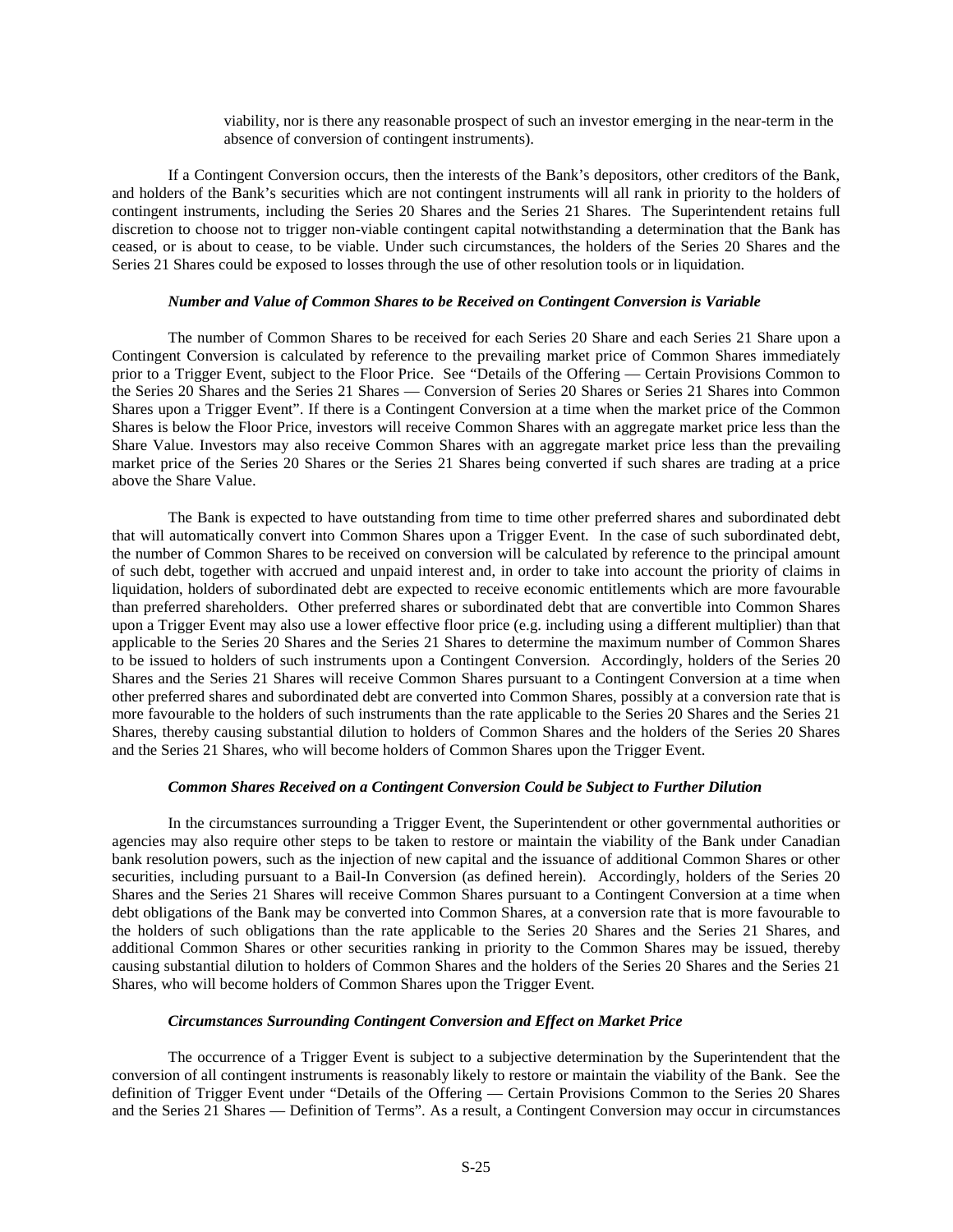that are beyond the control of the Bank. Also, even in circumstances where the market expects a Contingent Conversion to occur, the Superintendent may choose not to take that action. Because of the inherent uncertainty regarding the determination of when a Contingent Conversion may occur, it will be difficult to predict, when, if at all, the Series 20 Shares or the Series 21 Shares will be mandatorily converted into Common Shares. Accordingly, trading behavior in respect of the Series 20 Shares or the Series 21 Shares is not necessarily expected to follow trading behavior associated with other types of convertible or exchangeable securities. Any indication, whether real or perceived, that the Bank is trending towards a Trigger Event can be expected to have an adverse effect on the market price of the Series 20 Shares, the Series 21 Shares and the Common Shares, whether or not such Trigger Event actually occurs.

### *Credit Ratings*

Real or anticipated changes in credit ratings on the Series 20 Shares or the Series 21 Shares may affect the market value of the Series 20 Shares and the Series 21 Shares, respectively. In addition, real or anticipated changes in credit ratings can affect the cost at which the Bank can transact or obtain funding, and thereby affect its liquidity, business, financial condition or results of operation.

## *Rankings on Insolvency or Winding-Up*

The Series 20 Shares and the Series 21 Shares are equity capital of the Bank which, provided such shares have not been converted into Common Shares upon a Trigger Event, rank equally with other Class A First Preferred Shares in the event of an insolvency or winding-up of the Bank. If the Bank becomes insolvent or is wound-up, the Bank's assets must be used to pay deposit liabilities and other debt, including subordinated debt, before payments may be made on the Series 20 Shares, the Series 21 Shares, the other Class A First Preferred Shares and the Common Shares.

Upon a Contingent Conversion of the Series 20 Shares or the Series 21 Shares, the terms of such shares with respect to priority and rights upon liquidation will not be relevant as such securities will have been converted to Common Shares ranking on parity with all other outstanding Common Shares. If the Bank were to become insolvent or wound-up after the occurrence of a Trigger Event, the holders of the Common Shares may receive, if anything, substantially less than the holders of the Series 20 Shares or the Series 21 Shares might have received had the Series 20 Shares or the Series 21 Shares not been converted into Common Shares.

### *Market Value Fluctuations*

Prevailing yields on similar securities will also affect the market value of the Series 20 Shares and the Series 21 Shares.

#### *Reset of Dividend Rate*

After the Initial Fixed Rate Period, the dividend rate in respect of the Series 20 Shares and the Series 21 Shares will reset every five years and quarterly, respectively. In each case, the new dividend rate is unlikely to be the same as, and may be lower than, the dividend rate for the applicable preceding dividend period.

### *No Fixed Maturity Date*

The Series 20 Shares and the Series 21 Shares do not have a fixed maturity date and are not redeemable at the option of the holders of the Series 20 Shares or the Series 21 Shares, as applicable. The ability of a holder to liquidate its holdings of Series 20 Shares or Series 21 Shares, as applicable, may be limited.

### *Automatic Conversion into Series 21 Shares or Series 20 Shares*

An investment in the Series 20 Shares or the Series 21 Shares may become an investment in Series 21 Shares or Series 20 Shares, respectively, without the consent of the holder in the event of an automatic conversion in the circumstances described under "Details of the Offering — Certain Provisions of the Series 20 Shares as a Series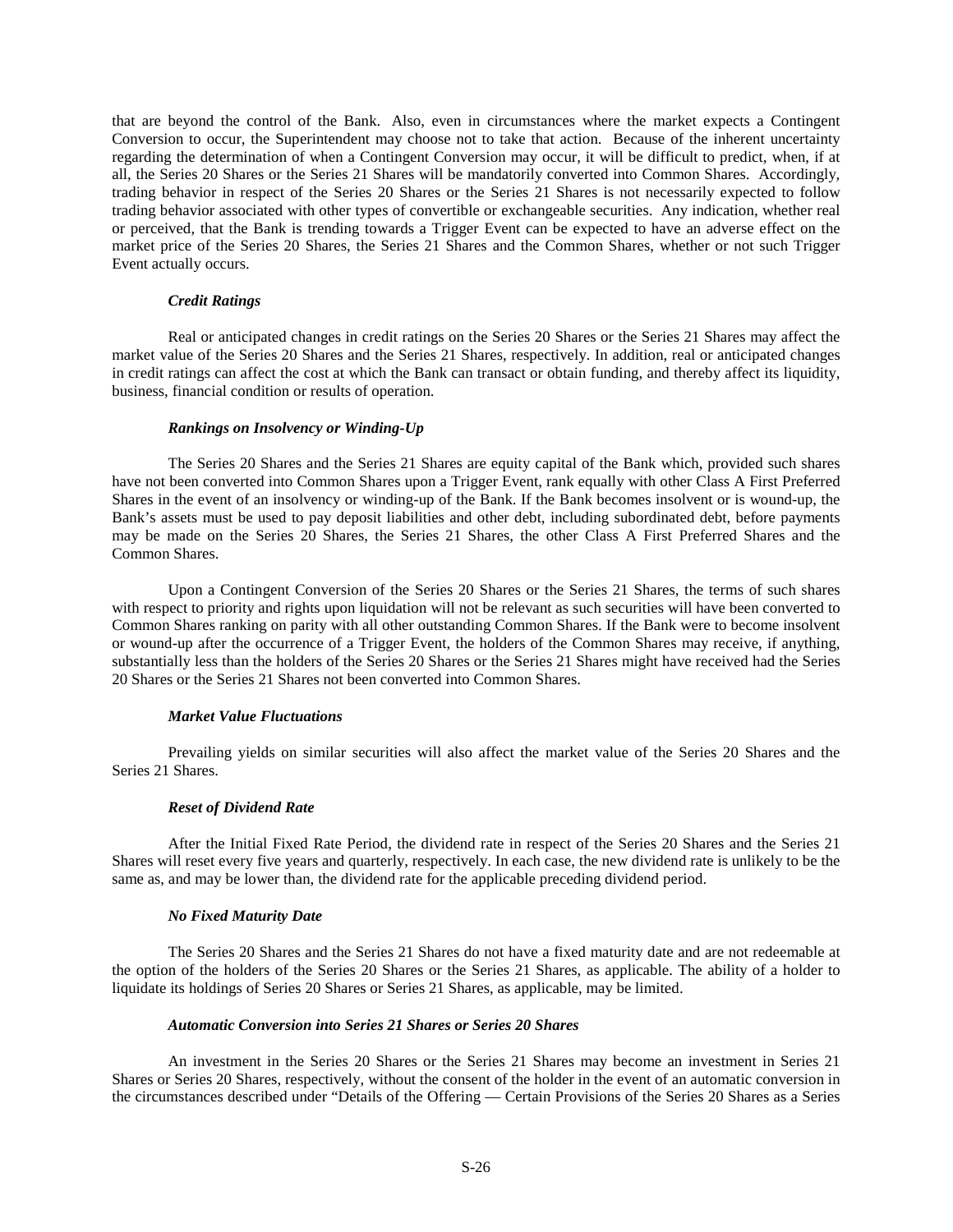— Conversion of Series 20 Shares into Series 21 Shares" and "Details of the Offering — Certain Provisions of the Series 21 Shares as a Series — Conversion of Series 21 Shares into Series 20 Shares" above. Upon the automatic conversion of the Series 20 Shares into Series 21 Shares, the dividend rate on the Series 21 Shares will be a floating rate that is adjusted quarterly by reference to the T-Bill Rate which may vary from time to time while, upon the automatic conversion of the Series 21 Shares into Series 20 Shares, the dividend rate on the Series 20 Shares will be, for each five-year period, a fixed rate that is determined by reference to the Government of Canada Yield on the 30<sup>th</sup> day prior to the first day of each such five-year period. In addition, holders may be prevented from converting their Series 20 Shares into Series 21 Shares, and vice versa, in certain circumstances. See "Details of the Offering — Certain Provisions of the Series 20 Shares as a Series — Conversion of Series 20 Shares into Series 21 Shares" and "Details of the Offering — Certain Provisions of the Series 21 Shares as a Series — Conversion of Series 21 Shares into Series 20 Shares".

### *Bank Recapitalization "Bail-In" Regime*

On June 22, 2016, legislation came into force amending the Bank Act and the Canada Deposit Insurance Corporation Act (the "CDIC Act") and certain other federal statutes pertaining to banks to create a bail-in regime for Canada's domestic systemically important banks, which include the Bank. On April 18, 2018, the Government of Canada published regulations under the CDIC Act and the Bank Act providing the final details of conversion and issuance regimes for bail-in instruments issued by domestic systemically important banks, including the Bank (collectively, the "Bail-In Regulations"). Pursuant to the CDIC Act, in circumstances where the Superintendent has determined that the Bank has ceased, or is about to cease, to be viable, the Governor in Council may, upon a recommendation of the Minister of Finance that he or she is of the opinion that it is in the public interest to do so, grant an order directing the Canada Deposit Insurance Corporation to convert all or a portion of certain shares and liabilities of the Bank into Common Shares (a "Bail-In Conversion").

The Bail-In Regulations prescribe the types of shares and liabilities that will be subject to a Bail-In Conversion. In general, any senior debt securities with an initial or amended term to maturity greater than 400 days that are unsecured or partially secured and have been assigned a CUSIP or ISIN or similar identification number would be subject to a Bail-In Conversion. Shares, other than Common Shares, and subordinated debt, would also be subject to a Bail-In Conversion, unless they are non-viability contingent capital ("NVCC") instruments. However, certain other debt obligations of the Bank such as structured notes (as defined in the Bail-In Regulations), covered bonds and certain derivatives would not be subject to a Bail-In Conversion.

The Bail-In Regulations will come into force on September 23, 2018. Any shares and liabilities issued before the date the Bail-In Regulations come into force would not be subject to a Bail-In Conversion, unless, in the case of a liability, the terms of such liability are, on or after that day, amended to increase its principal amount or to extend its term to maturity and the liability, as amended, meets the requirements of a bail-in eligible instrument.

After the Bail-In Regulations come into force, holders of the Bank's subordinated notes, preferred shares (including the Series 20 Shares and the Series 21 Shares) and Common Shares, including upon a Contingent Conversion of the Series 20 Shares or the Series 21 Shares, who receive Common Shares following the occurrence of a Trigger Event, may sustain substantial dilution following a Bail-In Conversion including, in the case of holders of subordinated notes or preferred shares, including the Series 20 Shares or the Series 21 Shares, if the conversion rate of other securities is more favourable to the holders of such securities than the rate applicable to holders of subordinated notes or preferred shares. The Bail-In Regulations prescribe that holders of bail-in eligible instruments that are subject to a Bail-In Conversion must receive more Common Shares per dollar amount converted than holders of any subordinate ranking bail-in eligible instruments or NVCC instruments converted.

In addition, the bail-in regime could adversely affect the Bank's cost of funding.

# **USE OF PROCEEDS**

The net proceeds to the Bank from the sale of the Series 20 Shares, after deducting expenses of issue, will be used for general corporate purposes of the Bank.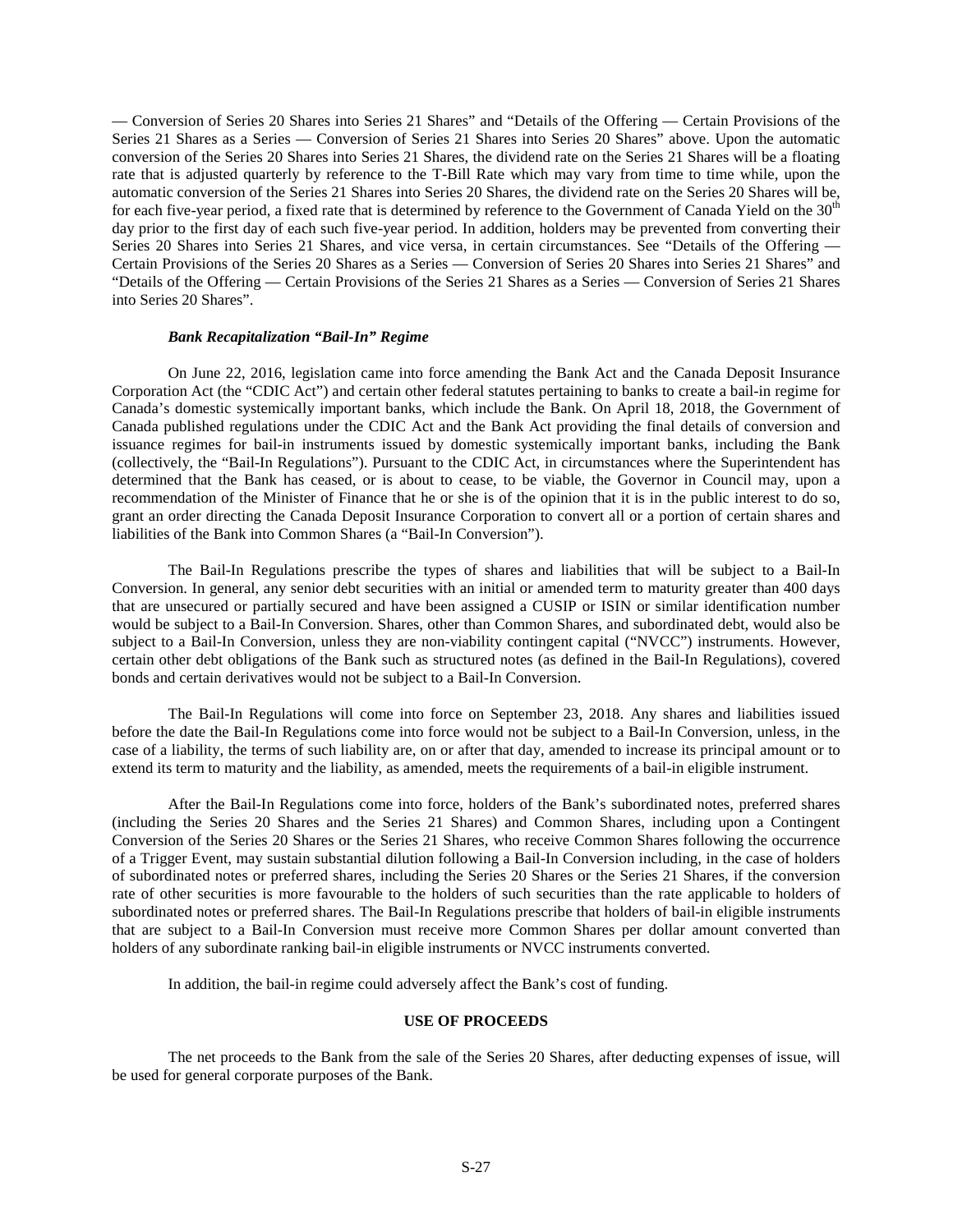### **LEGAL MATTERS**

In connection with the issue and sale of the Series 20 Shares, certain legal matters will be passed upon on behalf of the Bank by McCarthy Tétrault LLP and on behalf of the Underwriters by Fasken Martineau DuMoulin LLP. As of the date hereof, partners, counsel and associates of McCarthy Tétrault LLP and Fasken Martineau DuMoulin LLP, respectively, as a group, beneficially own, directly or indirectly, less than one percent of any securities of the Bank or any associates or affiliates of the Bank.

# **TRANSFER AGENT AND REGISTRAR**

AST Trust Company (Canada), is a transfer agent and registrar for the Series 20 Shares and the Series 21 Shares and is the transfer agent and registrar for each outstanding series of Class A First Preferred Shares and the Common Shares.

#### **PURCHASERS' STATUTORY RIGHTS**

Securities legislation in certain of the provinces and territories of Canada provides purchasers with the right to withdraw from an agreement to purchase securities. This right may be exercised within two business days after receipt or deemed receipt of a prospectus and any amendment. In several of the provinces and territories, the securities legislation further provides a purchaser with remedies for rescission or, in some jurisdictions, revisions of the price or damages if the prospectus and any amendment contains a misrepresentation or is not delivered to the purchaser, provided that the remedies for rescission, revision of the price or damages are exercised by the purchaser within the time limit prescribed by the securities legislation of the purchaser's province or territory. The purchaser should refer to any applicable provisions of the securities legislation of the purchaser's province or territory for the particulars of these rights or consult with a legal adviser.